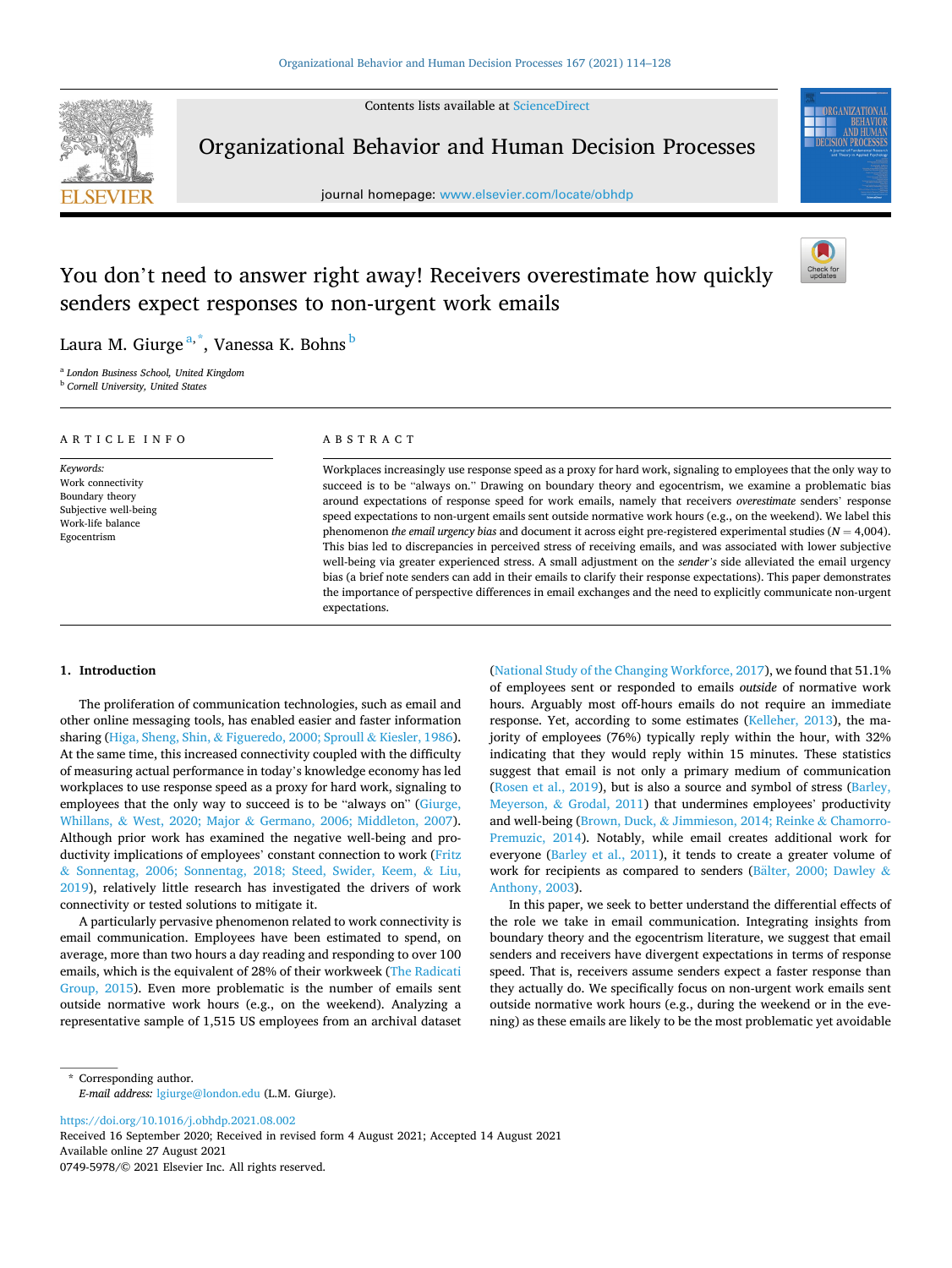stressors. We label this phenomenon *the email urgency bias*, and we argue that this error is the result of an egocentric bias that leads receivers to *overestimate* senders' response speed expectations. We further examine whether the email urgency bias creates a well-being discrepancy – that is, to the extent that receivers overestimate senders' response speed expectations, they will also perceive emails that show up in their inbox to be more stressful than senders predict them to be. Finally, unlike prior work in the egocentrism literature that focuses on mitigating bias from the bias holders' perspective (i.e., receiver's side), we show that a small adjustment on the sender's side that makes their implicit response speed expectations more explicit helps to mitigate the email urgency bias.

Overall, our research and our introduction of the email urgency bias makes three contributions to the literature. First, we expand prior work on email communication and employee well-being [\(Barley et al., 2011\)](#page-13-0) by introducing a novel perspective that acknowledges how the role we take in email communication is not created equal when it comes to response speed expectations, and that these perspective discrepancies have important downstream consequences for employee well-being via stress. Second, we expand the boundary work literature [\(Kreiner, Hol](#page-13-0)lensbe, & [Sheep, 2009](#page-13-0)) by showing how others might unintentionally act as boundary violators via non-urgent work communication sent during off-hours. Finally, we expand recent findings in the egocentrism literature [\(Eyal, Steffel,](#page-13-0) & Epley, 2018) by providing evidence that egocentric biases can be mitigated when people more explicitly communicate their implicit expectations.

From a practical perspective, our research can help mitigate the spread of unhealthy work cultures where employees feel pressured to stay connected to their work even when they are not expected to do so. Given that email continues to be one of the primary modes of workplace communication ([Rosen et al., 2019](#page-14-0)) and among the most widespread online activities [\(Purcell, 2011\)](#page-14-0), our goal for limiting its negative impact should not necessarily be *less* email, but rather *better* email. That is, our paper provides a compelling case for why employees should strive to make their *non-urgent* expectations explicit, just as they regularly do for urgent expectations. Failure to clearly communicate both levels of our expectations might be a key driver of the rise in the "always on" work culture.

### **2. The well-being effects of email**

Email communication is one of the most prevalent and preferred forms of communication at work [\(Rosen et al., 2019\)](#page-14-0). Its popularity is largely attributed to its advantages, such as asynchrony and flexibility that allow for rapid and widespread information sharing [\(Barley et al., 2011; Byron,](#page-13-0)  [2008](#page-13-0)). However, these very advantages have transformed email into a unique job demand because it facilitates "anytime" sharing or requesting of input. As a result, email tends to create additional work for everyone, and in particular for recipients who have to monitor, sort, and respond to a diverse set of incoming messages (Bä[lter, 2000; Dawley](#page-13-0) & Anthony, 2003).

Prior work has shown that employees feel compelled to read and respond to email in real-time to avoid anxiety about missing important information ([Barley et al., 2011; Jerejian, Reid,](#page-13-0) & Rees, 2013; Mazma[nian, Orlikowski,](#page-13-0) & Yates, 2013). Likewise, email is associated with expectations of quick responses that intensifies employees' sense of urgency [\(Barley et al., 2011; Mazmanian et al., 2013; Rosen et al., 2019](#page-13-0)). Indeed, there is an expectation that every message will be read and responded to as soon as it arrives in one's inbox, and it has been codified into workplace norms about continuous connectivity and instant responsiveness [\(Brown et al., 2014\)](#page-13-0).

Email communication and its associated norms undermine work quality by fragmenting employees' attention and derailing their progress on core work tasks (Czerwinski, Horvitz, & [Wilhite, 2004; Harris,](#page-13-0)  Harris, Carlson, & [Carlson, 2015; Russell, Woods,](#page-13-0) & Banks, 2017). For example, [Jackson, Dawson, and Wilson \(2003\)](#page-13-0) found that employees required, on average, 64 seconds to resume work after a session of reading and managing new incoming emails. Across a regular eight-hour work day, this would translate to 96 micro-interruptions or the

equivalent of an hour and a half of unproductive time. Similarly, in an in-depth qualitative study, [Mark, Gonzalez, and Harris \(2005\)](#page-13-0) discovered that employees tend to do 2.3 small activities after an interruption like email before resuming work on the same task. One reason email creates additional work is because it is a relatively costless way to make requests. [Dabbish, Kraut, Fussell, and Kiesler \(2005\)](#page-13-0) estimated that one third of all messages sent via email involve "request(s) for action." As a result, recipients face a greater volume of work that they might not be able to easily ignore (Bälter, 2000; Dawley & [Anthony, 2003\)](#page-13-0).

Even more problematic is that email threatens employees' well-being. Indeed, prior work has shown that email overload is a unique source of stress that explains variance in well-being above and beyond other job demands ([Brown et al., 2014; Reinke](#page-13-0) & Chamorro-Premuzic, 2014). The vast research in the work-home literature has further shown that email impedes employees' life outside of work, in part because email makes it easier for work to spill over to times and places that are typically reserved for family and personal time (Boswell & [Olson-Buchanan, 2007; Duxbury](#page-13-0)  & Smart, 2011; Murray & [Rostis, 2007; Towers, Duxbury, Higgins,](#page-13-0) & [Thomas, 2006\)](#page-13-0). For example, [Belkin, Becker, and Conroy \(2016\)](#page-13-0) found that time spent on email after hours interfered with employees' work-life balance via greater work burnout – i.e., the feeling of being overextended and depleted physiologically, emotionally, and mentally ([Maslach](#page-13-0) & [Jackson, 1981; Maslach](#page-13-0) & Leiter, 2008).

On a broader level, email communication has been associated with reduced subjective well-being (Kushlev & [Dunn, 2015\)](#page-13-0). Subjective wellbeing refers to a person's overall evaluation of how satisfied they are with their life and includes a cognitive component (i.e., assessments of one's life quality) and an emotional component (i.e., high positive affect and low negative affect; [Diener, 1984\)](#page-13-0). One reason email has a negative effect on employees' subjective well-being is because it leads to greater workload [\(Barley et al., 2011; Dawley](#page-13-0) & Anthony, 2003; Veldhoven, [Jonge, Broersen, Kompier,](#page-13-0) & Meijman, 2002). Employees coping tactics are often counterproductive: they tend to speed up their work pace, pursue trivial tasks, and engage in multitasking ([Leroy, 2009; Sullivan,](#page-13-0)  [2008; Zhu, Yang,](#page-13-0) & Hsee, 2018). These strategies, however, often increase employees' stress and reduce their subjective well-being ([Giurge](#page-13-0)  [et al., 2020; Puranik, Koopman,](#page-13-0) & Vough, 2020).

Although the above research alludes to perspective differences in email communication that may prove consequential, it does not explain what precisely *is* different between the perspectives of receiver and sender. We argue that people will have divergent expectations of response speed depending on whether they are receiving or sending an email, and that these discrepancies may lead to differences in subjective well-being via greater stress. To understand this asymmetry and specifically the role of receivers and senders in email communication, we turn to research on boundary theory [\(Ashforth, Kreiner,](#page-13-0) & Fugate, 2000).

### **3. Email is a two-way street: the role of boundary theory**

Boundaries are broadly defined as "physical, temporal, emotional, cognitive, and/or relational limits" [\(Ashforth et al., 2000; p. 474\)](#page-13-0) that help people make sense of the world around them and delineate one entity from another. Given the broad conceptualization of boundaries, boundary theory has been applied across contexts and has helped address how people navigate between roles (Powell & [Greenhaus, 2010\)](#page-14-0) or identities [\(Kreiner, 2006](#page-13-0)). Researchers have also examined individual differences in boundary settings, showing that there is variation in individuals' preferences for segmentation or integration between entities ([Rothbard, Phillips,](#page-14-0) & Dumas, 2005).

Most central to our paper is the work-nonwork research where boundary theory is used to understand how people create, maintain, and change boundaries between their work and their personal life [\(Nippert-](#page-13-0)[Eng, 1996](#page-13-0)). Much of this research has focused on documenting the clash between work and home demands, with "work-family conflict" being a key operationalization of this tension [\(French, Dumani, Allen,](#page-13-0) & [Shockley, 2018; Kreiner et al., 2009\)](#page-13-0). Modern technology has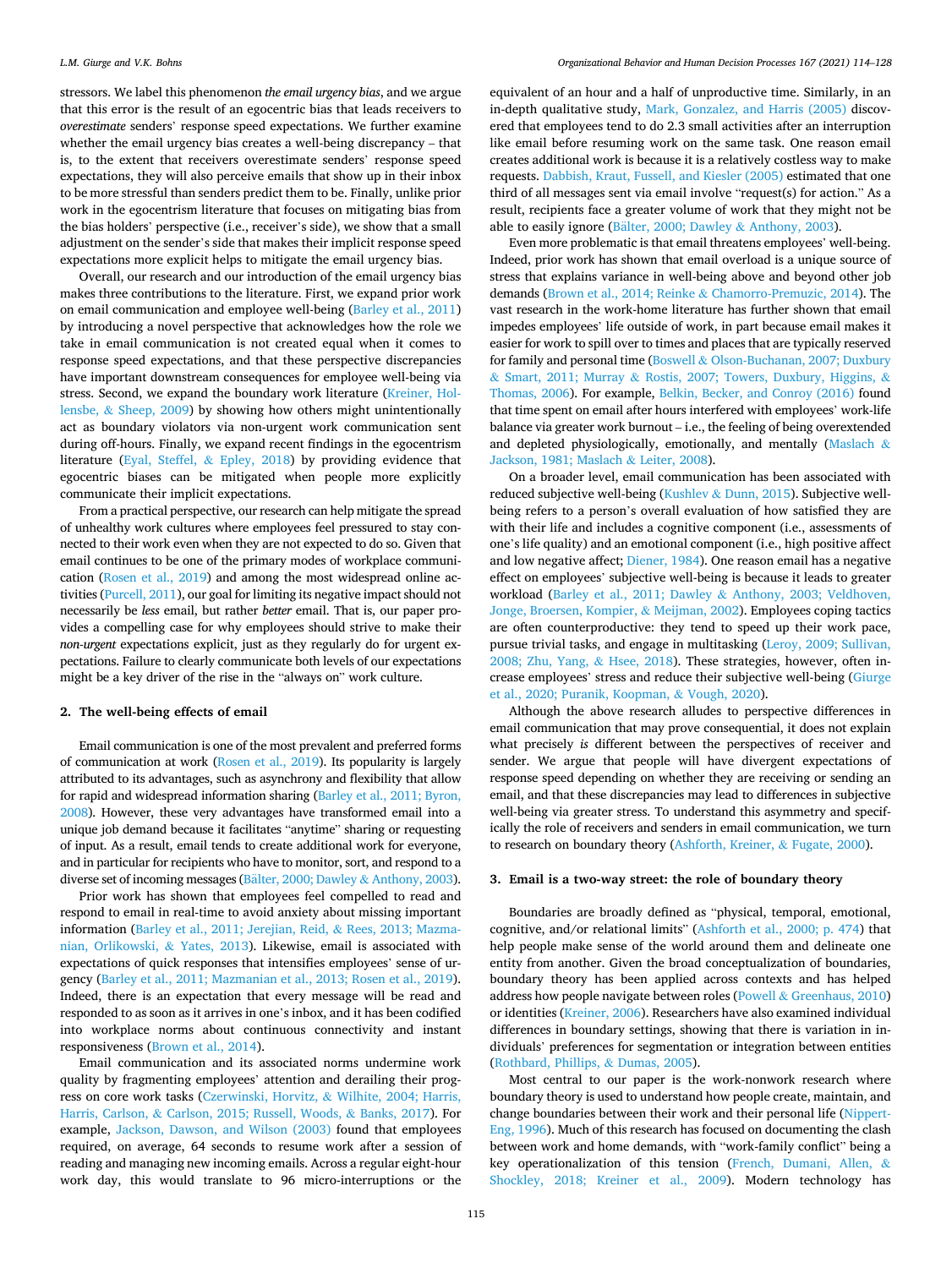exacerbated this phenomenon such that employees who are constantly available to both work and family through technology tend to experience boundary violations that lead to greater work-life conflict [\(Boswell](#page-13-0)  & [Olson-Buchanan, 2007\)](#page-13-0) and overall lower quality of life ([Steed et al.,](#page-14-0)  [2019\)](#page-14-0).

A key insight stemming from the work-nonwork research is that others can influence how individuals define and manage boundaries ([Clark, 2000; Kreiner et al., 2009\)](#page-13-0). According to [Clark \(2000\)](#page-13-0), spouses, children, co-workers, and supervisors can act as "border-keepers" helping employees maintain work-life balance. Qualitative research provides support for this claim (Dumas & [Perry-Smith, 2018; Dumas,](#page-13-0)  Phillips, & [Rothbard, 2013; Kreiner et al., 2009; Trefalt, 2013](#page-13-0)). For example, in their qualitative study on boundary maintenance tactics, [Kreiner et al. \(2009\)](#page-13-0) discovered that their informants (clerical members) actively used other people, such as their staff members or their wives, as a "firewall" against potential interruptions that could compromise the work-life boundary. However, the opposite is also true: other people can act as "boundary violators" and hinder employees' attempts to maintain desired boundaries ([Perlow, 1998](#page-14-0)).

This work represents a step forward in considering the social construction of boundaries. We build and expand this research by considering how people might *unintentionally* violate others' boundaries. Specifically, we expect that colleagues might unintentionally hinder one another's attempts at maintaining work-nonwork boundaries by assuming one's expectations and assumptions around response speed go without saying, and thus failing to explicitly communicate when one does not expect an immediate response to a non-urgent work email. Consequently, recipients may mistakenly assume that they should respond right away, leading them to feel compelled to tackle non-urgent work tasks during off-hours.

### **4. The role of egocentrism in email response speed expectations**

The egocentrism literature helps to explain why our expectations regarding response speed might diverge when we are in the receiver compared to the sender position. A key insight from this literature is that people are anchored on their own perspective in the moment and often fail to appreciate the different ways in which someone else in a different position from us might be interpreting the same situation (Epley, Keysar, Van Boven, & [Gilovich, 2004; Hart, VanEpps,](#page-13-0) & Schweitzer, 2020). Importantly, egocentric biases can lead to miscommunication, as we mistakenly assume that others know how *we* feel ([Gilovich, Savitsky,](#page-13-0) & [Medvec, 1998\)](#page-13-0) and what *our* intentions are ([Kruger, Epley, Parker,](#page-13-0) & Ng, [2005\)](#page-13-0), while at the same time being overconfident in our own ability to interpret *others'* feelings and intentions.

In the domain of email specifically, [Kruger et al. \(2005\)](#page-13-0) have shown that email senders assume receivers will be able to read the sarcasm in their written statements, and email receivers similarly assume they have accurately identified the sarcasm in senders' statements. However, participants in both roles turn out to be overconfident in their assessment of how well they have communicated with one another. Extending this research to the important domain of the "always on" work culture, we argue that a similar communication breakdown regularly occurs in terms of response speed expectations. That is, receivers assume that senders expect a quick response to their emails, even when they are sent during off-hours, and fail to "get" that there is in fact no urgent need to respond, the same way receivers failed to "get" the sarcasm in senders' emails in the studies conducted by Kruger and colleagues.

Notably, all email users are both receivers and senders over a period of time. However, we are specifically interested in exploring the psychological experience of being in the position of "receiver," i.e., the corresponding moment when a person receives an email or hears that "ding" on their phone during off-hours, versus "sender," i.e., the given moment during which a person initiates or decides to get an email off their plate during off-hours. We argue that this exchange impacts us in different ways, depending on whether we take the receiver or the sender

perspective. In particular, we argue that when we look at our inbox as a receiver, we become more concerned with others' expectations of response speed and how they might perceive us depending on how soon we get back to them. By contrast, when we look at our inbox as a sender, we are primarily concerned with others' reactions to the content of the email we are about to send rather than others' response speed. (As senders we might even secretly wish others do not get back to us as soon as we hit the send button).

In line with research on the ideal worker norm, we argue that employees are socialized to think of response speed as a way to signal commitment and dedication for their work. Historically, the ideal worker norm refers to the traditional organizational imperative that the best workers are those who place a primacy on work and demonstrate complete commitment to their work [\(Kelly, Ammons, Chermack,](#page-13-0) & [Moen, 2010; Williams, 2001](#page-13-0)). In today's digital economy, there is a growing sentiment that the ideal worker can primarily signal their devotion and commitment to their work by responding to requests right away (see Aeon, Giurge, & [Whillans, 2020; Feldman, Reid,](#page-13-0) & Mazma[nian, 2020](#page-13-0) for similar theoretical arguments), and irrespective of whether these requests are made via asynchronous communication means such as email. As a result, employees may feel that waiting to respond will be perceived as a shortcoming or a failure to signal that they are an ideal worker, prepared to prioritize work above everything else. Yet, the egocentrism literature suggests that employees' concerns about this supposed failing are likely to be exaggerated. Indeed, research has shown that we tend to believe others will judge us more harshly for our presumed failures than they actually do. For example, [Savitsky,](#page-14-0)  [Epley, and Gilovich \(2001\)](#page-14-0) found that people have overly pessimistic expectations of how negatively others will judge them across a variety of potential shortcomings, including embarrassing social blunders (e.g., failing to bring a gift for a party host) and intellectual failures (e.g., poor performance when solving anagrams).

Applying the above insights to the email context, when we receive a work email, we might perceive the negative consequences of not responding right away as larger than they actually are. As a receiver, we may think we must respond right away or else we will be judged by others as a less-than-ideal worker. However, senders might not hold such high response speed expectations of receivers, especially when it comes to non-urgent emails sent outside normative work hours. Ironically, these response speed discrepancies might be further exacerbated by the asynchronous nature of email communication whereby *sending* an email helps us achieve a sense of closure by addressing a specific request or task, whereas *receiving* an email triggers the need to achieve closure, thereby creating overly high response speed expectations.

Overall, we expect receivers to perceive waiting to respond as a much harsher shortcoming than it actually is, and as a result come to believe that senders expect a faster response than they actually do. Formally, our first hypothesis is:

*Hypothesis 1 (H1): Receivers and senders have divergent expectations regarding email response speed, with receivers assuming they need to respond more quickly than senders expect*––*i.e., the email urgency bias.* 

Although the email urgency bias may occur both during and outside of normative work hours (e.g., evening, weekends), our primary focus is to document this effect outside of normative work hours because that is when it is likely to have the strongest yet *avoidable* negative effects on employees' well-being.

We further hypothesize that there will be a discrepancy between receivers' and senders' judgments of the stress caused by receiving nonurgent work emails, and that response speed expectations will at least partly explain these differences. According to the egocentrism and social prediction literatures ([Byron, 2008; Van Boven, Loewenstein,](#page-13-0) & [Dunning, 2005](#page-13-0)), emotional states, such as feelings of sadness, stress, or guilt, are the most difficult to simulate and therefore the most difficult for people to accurately predict. As a result, people are often more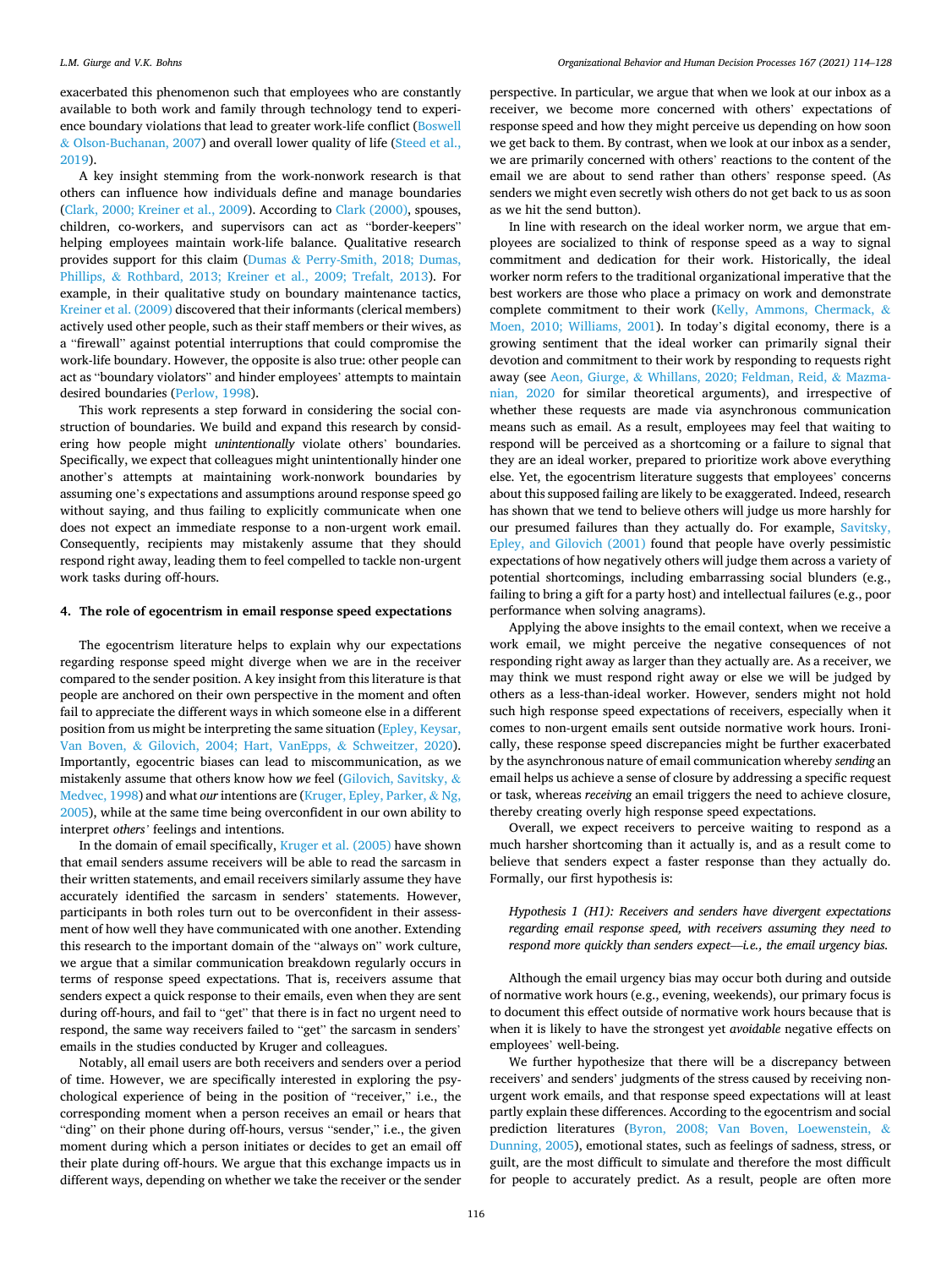attuned to the extrinsic aspects of others' behaviors (e.g., their concern with looking professional) compared to others' emotional states. In line with this evidence, we posit senders will be unlikely to fully appreciate the stress experienced by the recipient of their email at the moment of sending it. At the same time, to the extent that *receivers* overestimate *senders'* email response speed expectations, they will perceive receiving non-urgent off-hours emails to be more stressful than senders predict them to be. Formally, our second hypothesis is:

*Hypothesis 2 (H2): The email urgency bias will result in divergent perceptions of how stressful receiving an email is, such that receivers will perceive receiving a non-urgent off-hours email to be more stressful than senders predict it to be.* 

Finally, we expect the email urgency bias to explain, at least partially, why email undermines subjective well-being via stress (see [Fig. 1](#page-4-0) for our conceptual model). This prediction draws on prior research described above showing that email tends to create more work for re-ceivers, compared to senders (Bälter, 2000; Dawley & [Anthony, 2003](#page-13-0)), and that email communication, especially when off-hours, can lead to increased stress and impaired well-being [\(Barley et al., 2011; Belkin](#page-13-0)  [et al., 2016; Brown et al., 2014; Kushlev](#page-13-0) & Dunn, 2015; Reinke & [Chamorro-Premuzic, 2014; Steed et al., 2019\)](#page-13-0). While it is evident that receiving more emails would result in greater workload, the email urgency bias further suggests that email recipients might not only experience disproportionately *greater* workload (i.e., more work to do), but also disproportionately more *urgent* workload (i.e., less perceived time to do the work), creating even more stress and subsequently lower wellbeing. Our final hypothesis is:

*Hypothesis 3 (H3): The email urgency bias will lead to differences in subjective well-being via greater stress.* 

#### **5. Overview of studies**

We test *the email urgency bias* across eight pre-registered experimental studies ( $N = 4,004$ ), two of which are presented in the Online Supplement. In all studies, the primary comparison is between receivers' and senders' response speed expectations (H1), for which we find a medium to large effect size (Cohen's  $d = 0.54$ ).

In Study 1, conducted among public sector employees living in Spain, we tested our primary model by documenting the discrepancy in response speed expectations when employees recalled the experience of either receiving or sending non-urgent emails outside normative work hours (H1) and showing that this discrepancy was associated with lower subjective well-being via greater stress (H3). Supplemental Study 1A replicates and extends these findings for emails sent *within* normative work hours. Having provided evidence for our primary model in a sample of employees working in a public organization, in the remaining studies we focused on the individual components of our model, garnering additional experimental evidence of the email urgency bias (H1), its impact on perceived stress (H2), and exploring possible boundary conditions, as well as a solution to mitigate this bias.

Specifically, in Study 2 we document the email urgency bias for emails sent outside of normative work hours when participants imagined receiving or sending a hypothetical non-urgent email in the evening. Supplemental Study 2A provides additional evidence for H1 and examines the email urgency bias from an observer's perspective.

Although, as noted, our focus is specifically on *non-urgent work emails sent outside normative work hours* as these are unintentional yet avoidable burdens on employees' well-being, we also examined two boundary conditions. In Study 3, we tested whether urgency moderates the asymmetry in response speed expectations when participants imagined receiving or sending urgent versus non-urgent work emails during the weekend. In Study 4, we tested whether work time moderates the asymmetry in response speed expectations when participants imagined

receiving or sending emails either in the evening, after the organization's normative work hours were over, or during the day, within the organization's normative work hours.

In Study 5, we examined whether receivers and senders have divergent perceptions of how stressful receiving a non-urgent email feels and whether discrepancies in response speed expectations partially mediate these divergent stress perceptions. Finally, in Study 6, we examined whether a simple adjustment on the sender's end helps align receivers' response speed expectations with those of the senders.

For each study, we disclose all manipulations and measures, and report how we determined the sample size. Across all studies, except Study 1, participants answered an initial attention check; those who failed it were automatically excluded and their data was not recorded. In Studies 4–6, we included an additional attention check question at the end of the study; those who failed it were excluded from our data analyses. We report sample characteristics (Table S1), email habits, additional analyses, manipulation checks (for Studies 3–6), and the two supplemental studies in the Online Supplement. [Table 1](#page-4-0) provides a summary of all our studies and their primary findings. We posted all study materials, data, code, and preregistrations at an online repository: <https://osf.io/adfre/>.

### *5.1. Study 1: The well-being consequences of the email urgency bias in an employee sample*

In Study 1 we tested our primary model (H1 and H3) among employees working in a public organization. Specifically, we examined the email urgency bias when employees recalled the experience of receiving or sending non-urgent emails outside normative work hours (e.g., evenings, weekends). We further examined whether employees who are prone to the email urgency bias experience greater stress and, as a result, lower subjective well-being.

### *5.2. Method*

#### *5.2.1. Participants*

We collected the data between the 9th and 23rd of December 2020 from  $739<sup>1</sup>$  working adults living in Spain as part of a larger survey examining work experiences and well-being. Given the organizational setting of this survey, we did not include attention check or manipulation check questions. We analyzed the data following a preregistered analytic plan (<https://aspredicted.org/3kk4y.pdf>).

### *5.2.2. Procedure*

All materials were translated and back-translated into Catalan. In line with prior research [\(Giurge et al., 2021](#page-13-0)), we captured the cognitive aspect of *subjective well-being* with one item that asked participants to indicate their overall life satisfaction: "Taking all things together, how happy would you say you are?" on a scale from 0 (*not at all*) to 10 (*extremely*). Next, we also measured the affective component of subjective well-being by asking participants to rate their positive and negative affect over the past four weeks using the Schedule for Positive and Negative Affect scale ([Diener et al., 2010](#page-13-0); positive affect,  $\alpha = 0.88$ ; negative affect,  $\alpha = 0.82$ ). Following our preregistered analytic plan, we standardized and combined these measures to create a subjective well-being composite.

We included two additional proxies for well-being that are relevant for employees. First, we measured *work burnout* with three items adapted from [Maslach and Jackson \(1981](#page-13-0); e.g. item: "How often have you felt burned out from your work?";  $\alpha = 0.86$ ; from  $1 = \text{very rarely/}$ *never* to 5 = *very often/always*). Second, we measured *work-life balance* 

 $^{\rm 1}$  Our preregistration indicates a smaller sample size that corresponds to how many participants provided full answers to our critical measure of response speed expectations.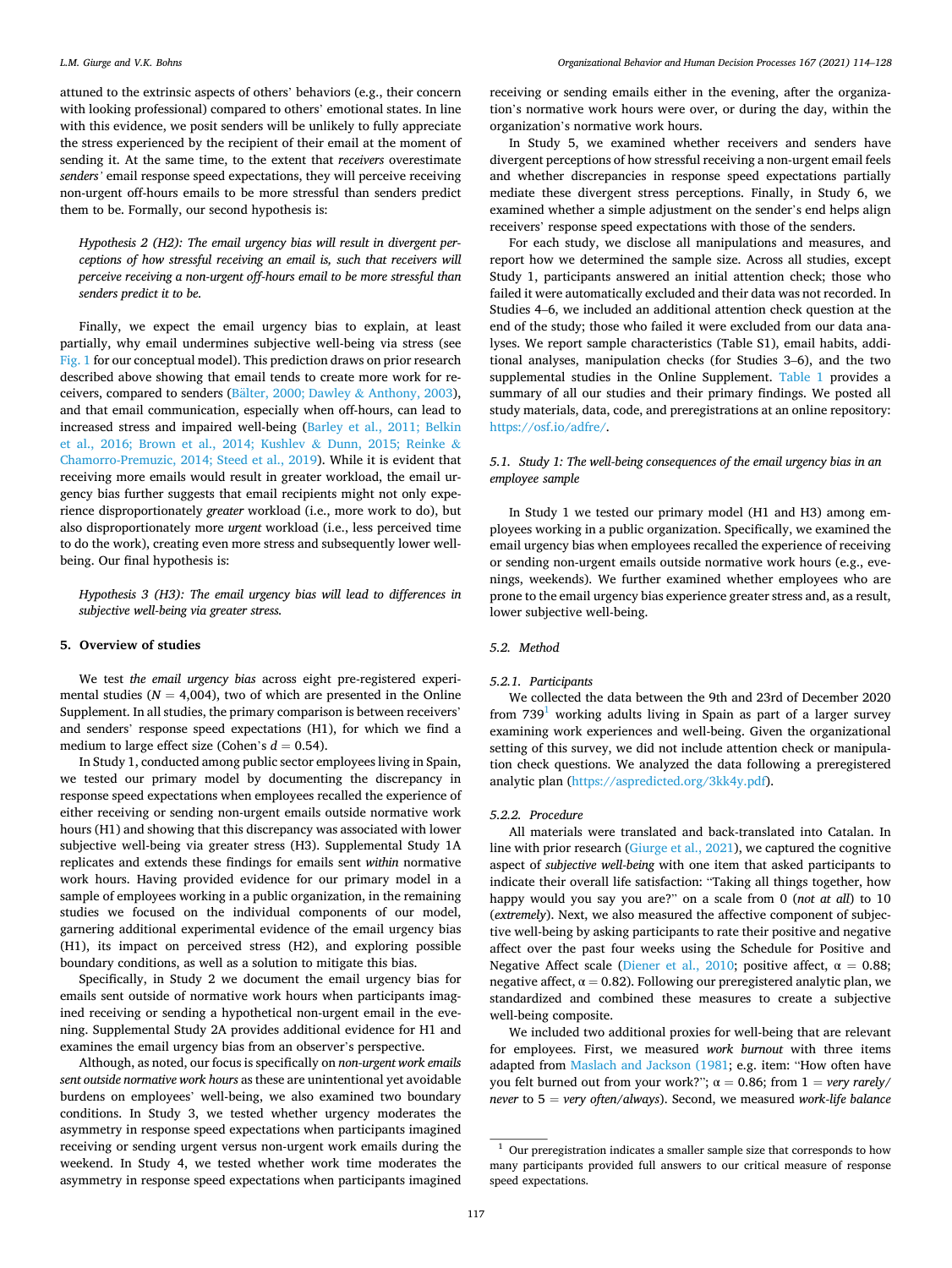<span id="page-4-0"></span>

**Fig. 1.** The Email Urgency Bias Model.

## **Table 1**

Summary of all studies.

| Study | Sample              | Manipulations                                                                                    | Measures                                                                       | Hypotheses<br>tested                               | <b>Additional findings</b>                                                                                                                                                                                                                                                                                           |
|-------|---------------------|--------------------------------------------------------------------------------------------------|--------------------------------------------------------------------------------|----------------------------------------------------|----------------------------------------------------------------------------------------------------------------------------------------------------------------------------------------------------------------------------------------------------------------------------------------------------------------------|
| 1     | Employees           | Receiver vs. Sender<br>(outside normative work hours)                                            | 1. Response speed<br>expectations<br>2. Experienced<br>stress<br>3. Well-being | H1<br>(supported)<br>H <sub>3</sub><br>(supported) |                                                                                                                                                                                                                                                                                                                      |
| 1A    | Prolific<br>workers | Receiver vs. Sender<br>(within normative work hours)                                             | 1. Response speed<br>expectations<br>2. Experienced stress<br>3. Well-being    | H1<br>(supported)<br>H <sub>3</sub><br>(supported) |                                                                                                                                                                                                                                                                                                                      |
| 2     | Prolific<br>workers | Receiver vs. Sender<br>(outside normative work hours)                                            | 1. Response speed<br>expectations                                              | H1<br>(supported)                                  |                                                                                                                                                                                                                                                                                                                      |
| 2A    | Prolific<br>workers | Receiver vs. Sender vs. Observer<br>(outside normative work hours)                               | 1. Response speed<br>expectations                                              | H1<br>(supported)                                  | Observers' response speed expectations fall in between those of the receivers<br>and senders.                                                                                                                                                                                                                        |
| 3     | Prolific<br>workers | Receiver vs. Sender $\times$ High vs. Low<br>urgency<br>(outside normative work hours)           | 1. Response speed<br>expectations                                              | H1<br>(supported)                                  | Email urgency did not moderate the email urgency bias.                                                                                                                                                                                                                                                               |
| 4     | Prolific<br>workers | Receiver vs. Sender $\times$ Outside vs.<br>Within normative work hours                          | 1. Response speed<br>expectations                                              | H1<br>(supported)                                  | Work time did not moderate the email urgency bias.                                                                                                                                                                                                                                                                   |
| 5     | Prolific<br>workers | Receiver vs. Sender $\times$ Outside vs.<br>Within normative work hours                          | 1. Response speed<br>expectations<br>2. Perceived stress                       | H1<br>(supported)<br>H <sub>2</sub><br>(supported) | Work time moderated the email urgency bias.<br>Work time also moderated the indirect effect of perspective on<br>perceived stress.                                                                                                                                                                                   |
| 6     | Prolific<br>workers | Receiver vs. Sender $\times$ Outside vs.<br>Within work hours $\times$ Adjustment vs.<br>Control | 1. Response speed<br>expectations<br>2. Perceived stress                       | H1<br>(supported)<br>H <sub>2</sub><br>(supported) | Work time moderated the email urgency bias.<br>Work time also moderated the indirect effect of perspective on<br>perceived stress.<br>Making senders' implicit response speed expectations explicit<br>alleviated receivers' response speed expectations for non-urgent emails<br>sent outside normative work hours. |

*Note.* Study 1A and 2A are presented in the Online Supplement as additional evidence in support of our hypotheses. For the studies conducted on Prolific, we recruited people living in the United States and for Studies 3–6, we specifically recruited only full-time employees.

with five items adapted from [Netemeyer, Boles, and McMurrian \(1996](#page-13-0); e.g., item: "I am satisfied with the balance I achieved between my work and non-work activities";  $\alpha = 0.96$ ; from  $1 =$  *disagree strongly* to  $7 =$  *agree strongly*).

As a proxy for *stress*, we adapted a 5-item measure of workload from [Van Veldhoven and Meijman \(1994](#page-14-0); e.g., item: "How often have you felt that you have too much work to do?";  $\alpha = 0.83$ ; from  $1 = \text{very rarely}$ *never* to 5 = *very often/always*). Work burnout, work-life balance, and stress were introduced with the following stem: "*Thinking about the past four weeks*."

We then randomly assigned participants to condition (perspective: receiver vs. sender of non-urgent work emails) in a between-subjects design. In the *receiver* condition (coded as 0), participants read: "Please take a moment to think about a couple of non-urgent emails you received from colleagues outside regular work hours (e.g., weekends, evenings) over the past few days while you have been working remotely." In the *sender* condition (coded as 1), participants read: "Please take a moment to think about a couple of non-urgent emails you have sent your colleagues outside regular work hours (e.g., weekends, evenings) over the past few days while you have been working remotely."<sup>2</sup> In both conditions, participants used a text-entry box to write about what they have been thinking or feeling when receiving/ sending such emails. We use a similar text-entry prompt across all our

studies.

After participants wrote about their experience of either receiving or sending emails outside normative work hours, we measured *response speed expectations* with three statements ( $\alpha = 0.87$ ) worded based on the *receiver* (sender) condition: "To what extent do you *think your colleague expects a response from you* (expect a response from your colleague) right away?", "To what extent do you *think your colleague wants* (want) to receive a response from *you* (your colleague) right away?", and "How important is it for *your colleague* (you) to receive a response from *you*  (your colleague) right away?"  $(1 = not at all; 7 = very much)$ .

Note that in this study, we used an experimental design whereby we measured our dependent variable (subjective well-being) and one of the mediator variables (experienced stress) prior to our manipulations. We did this because we wanted to capture employees' subjective well-being and experienced stress independent of the response speed expectations measure (this procedure is in line with prior field survey research where subjective well-being is measured first so that it is context neutral and not influenced by respondents' answers on other scales; see [Giurge et al.,](#page-13-0)  [2021\)](#page-13-0). This design provides a direct test of H1 (response speed expectations was measured *after* the recall manipulation), but a more indirect test of H3 such that we could examine, within the sender and the receiver condition, whether employees who experience greater response speed expectations would also report experiencing greater stress and as a result lower subjective well-being. All other studies use the more traditional experimental design of measuring all the dependent variables *after* the manipulations, allowing for a more conservative test of the causal effects of being a receiver (vs. sender) on well-being.

<sup>&</sup>lt;sup>2</sup> All employees were working remotely in light of government regulations in Spain at the time. Our prompts were therefore tailored to this context.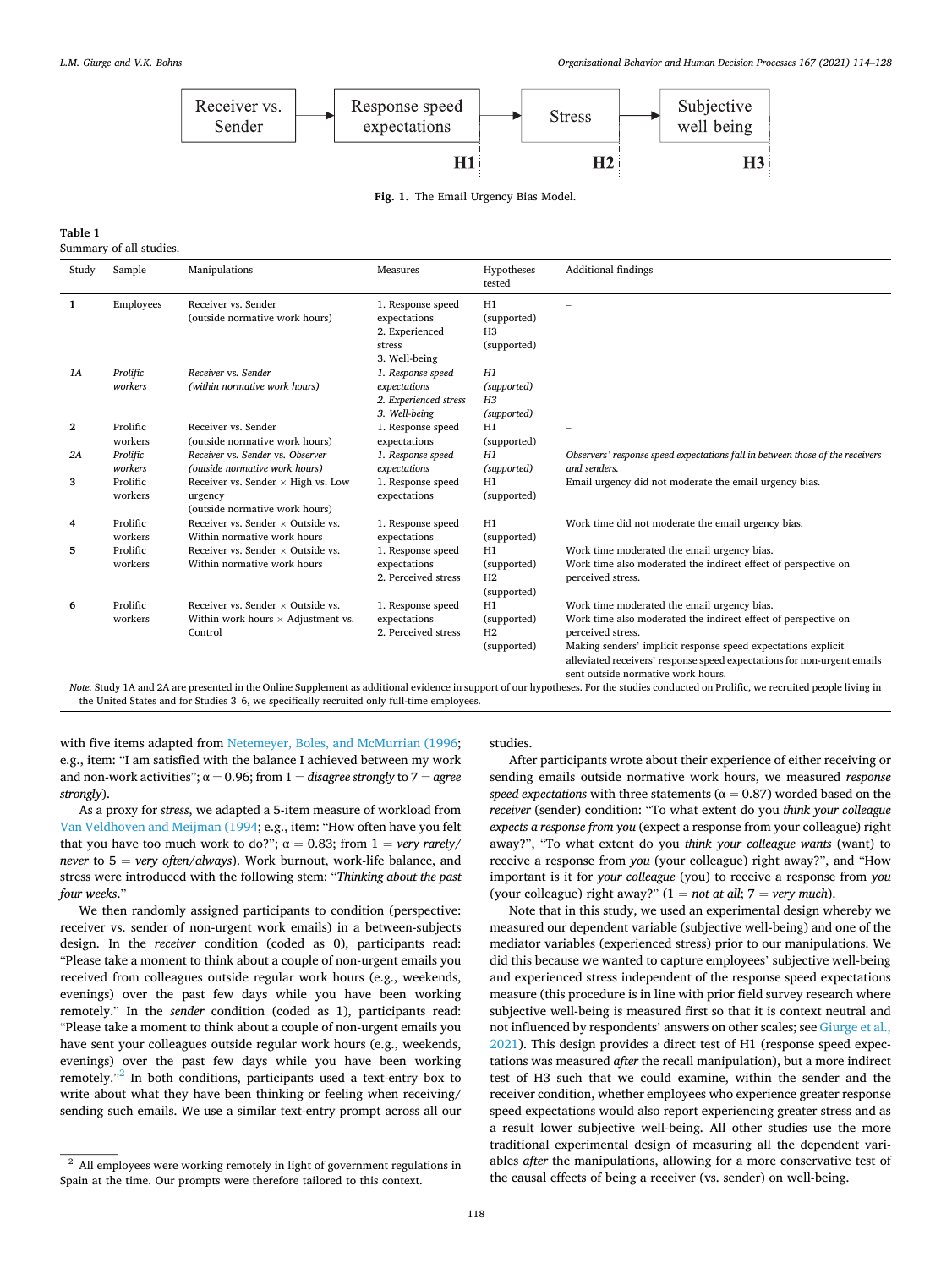#### *5.3. Results*

We hypothesized that receivers and senders would have divergent expectations regarding response speed, with receivers assuming they needed to respond more quickly to emails than senders expected––i.e., *the email urgency bias* (H1). Providing initial support for our first hypothesis, we found that participants in the receiver condition thought senders expected a response more quickly  $(M = 3.64, SD = 1.75)$ , compared to what participants in the sender condition said they expected ( $M = 2.63$ ,  $SD = 1.54$ ),  $t(711) = 8.17$ ,  $p < .001$ ,  $d = 0.61$ .

Next, we tested our pre-registered serial mediation model of the perspective condition on subjective well-being, with response speed expectations as the first mediator, and stress as the second mediator using the PROCESS macro Model 6 [\(Hayes, 2008](#page-13-0); see [Hideg, Krstic,](#page-13-0)  Trau, & [Zarina, 2018](#page-13-0) for a similar procedure). For these analyses, we recoded the perspective condition such that  $receiver = 1$  and  $sender = 0$  to ease the interpretation of our results. Consistent with H3, there was a significant indirect effect of perspective on subjective well-being through response speed expectations and stress, operating sequentially,  $B_{indirect} = -0.01$ ,  $95\%CI = [-0.0123; -0.0029]$ . To the extent that participants in the receiver condition reported greater response speed expectations, they also reported experiencing greater stress, which led to lower subjective well-being (see Table S3a in the Online Supplement for detailed results).

We further found a significant serial indirect effect for work burnout  $(B_{indirect} = 0.09, 95\% CI = [0.0504; 0.1296])$  and, respectively for worklife balance (B<sub>indirect</sub> =  $-0.11$ , 95%CI = [ $-0.1611$ ;  $-0.0623$ ]). In other words, to the extent that participants in the receiver condition reported greater response speed expectations, they also reported experiencing greater stress, which then led to greater work burnout. Similarly, to the extent that participants in the receiver condition reported greater response speed expectations, they also reported experiencing greater stress, which then led to lower work-life balance. See Tables S3b and S3c in the Online Supplement for detailed results, as well as significant serial indirect effects for other pre-registered exploratory work outcomes (i.e., job satisfaction, self-reported task performance, and turnover intentions).

### *5.4. Discussion*

Study 1 provides initial support for the email urgency bias, namely that there is a divergence between receivers' and senders' expectations of response speed expectations (H1). This study also provides indirect evidence for H3: employees who were more prone to the email urgency bias experienced greater stress, and as a result lower subjective wellbeing.

We find similar effects for non-urgent work emails sent *within*  normative work hours, suggesting that the email urgency bias might exist both within and outside normative work hours (see Supplemental Study 1A in the Online Supplement; notably in Study 1A we followed the more traditional experimental design of measuring all dependent and mediator variables *after* our recall manipulation, thus providing more direct and causal evidence for H3).

In the next studies, we focus on gathering additional evidence for the email urgency bias (H1) as well as the causal impact of being a receiver (vs. sender) on differential perceived stress of receiving a non-urgent email via response speed expectations (H2). We also explore possible boundary conditions (email urgency and work time) and test a solution to mitigate this bias.

### **6. Study 2: The email urgency bias**

Study 2 attempts to replicate the email urgency bias using hypothetical scenarios to manipulate the roles of "receiver" and "sender" – a well-known procedure used in previous research on role differences in the related domain of social influence (Bohns & [Flynn, 2010; Flynn](#page-13-0) &

[Lake, 2008](#page-13-0)). We focused on non-urgent emails sent in the evening, which is a typical outside normative work hours context [\(Fritz](#page-13-0) & Son[nentag, 2006](#page-13-0)).

#### *6.1. Method*

### *6.1.1. Participants*

We preregistered this study [\(https://aspredicted.org/b3xv3.pdf\)](https://aspredicted.org/b3xv3.pdf) and recruited 251 participants from Prolific Academic on a Tuesday evening. Prolific Academic is an online participant panel similar to Amazon Mechanical Turk but whose participants tend to be more diverse and less familiar with research studies ([Peer, Brandimarte, Samat,](#page-13-0) & Acquisti, [2017\)](#page-13-0).

#### *6.1.2. Procedure*

We randomly assigned participants to condition (perspective: receiver vs. sender) in a between-subjects design. Participants in the *receiver* condition read: "Imagine it's the end of the work day and you've just arrived home. You check your email and there is a message from a colleague with a non-urgent work question." Participants in the *sender*  condition read: "Imagine it's the end of the work day and you have a non-urgent work question to ask a colleague. You know this colleague has already gone home for the day, so you send off an email." Next, we measured response speed expectations with the 3-item scale used in Study 1 but replaced "right away" with "tonight" (e.g., item: "To what extent do *you think your colleague expects* [you expect] a response from *you* [your colleague] tonight?";  $\alpha = 0.89$ ).

### *6.2. Results*

Following our preregistration plan, we conducted a *t*-test analysis to examine the effect of the perspective condition (coded as 0 = *receiver*; 1 = *sender*) on response speed expectations. Consistent with H1, we found that participants in the receiver condition thought they needed to respond more quickly  $(M = 4.01, SD = 1.59)$ , compared to the expectations expressed by participants in the sender condition  $(M = 3.19, SD)$  $= 1.77$ ,  $t(249) = 3.87, p < .001, d = 0.49$ .

### *6.3. Discussion*

Study 2 provides additional evidence for the email urgency bias—i. e., that receivers and senders have divergent expectations regarding response speed, with receivers assuming they need to respond more quickly than senders expect. We replicate the email urgency bias in Supplemental Study 2A, where we include an additional neutral observer condition<sup>3</sup> (see Online Supplement). In Study 3 we provide additional evidence for the email urgency bias and examine a boundary condition of this bias: email urgency.

### **7. Study 3: Moderation by email urgency**

Arguably, divergent expectations for *non-urgent* work emails sent outside normative work hours are more problematic than urgent work emails. This is because while urgent emails, by definition, do in fact often require an urgent response, non-urgent emails do not. Indeed, the sending of non-urgent emails outside normative work hours might be an unintentional yet avoidable stressor. That said, it is worth testing whether this same asymmetry would also extend to urgent emails and whether the email urgency bias might be stronger or weaker for urgent, compared to non-urgent, work emails; we examine this question in

<sup>3</sup> We find that *both* receivers and senders may err when it comes to response speed expectations. However, this error is larger on the receivers' side, indicating that receivers' exaggerated expectations of needing to respond right away are substantially driving this discrepancy.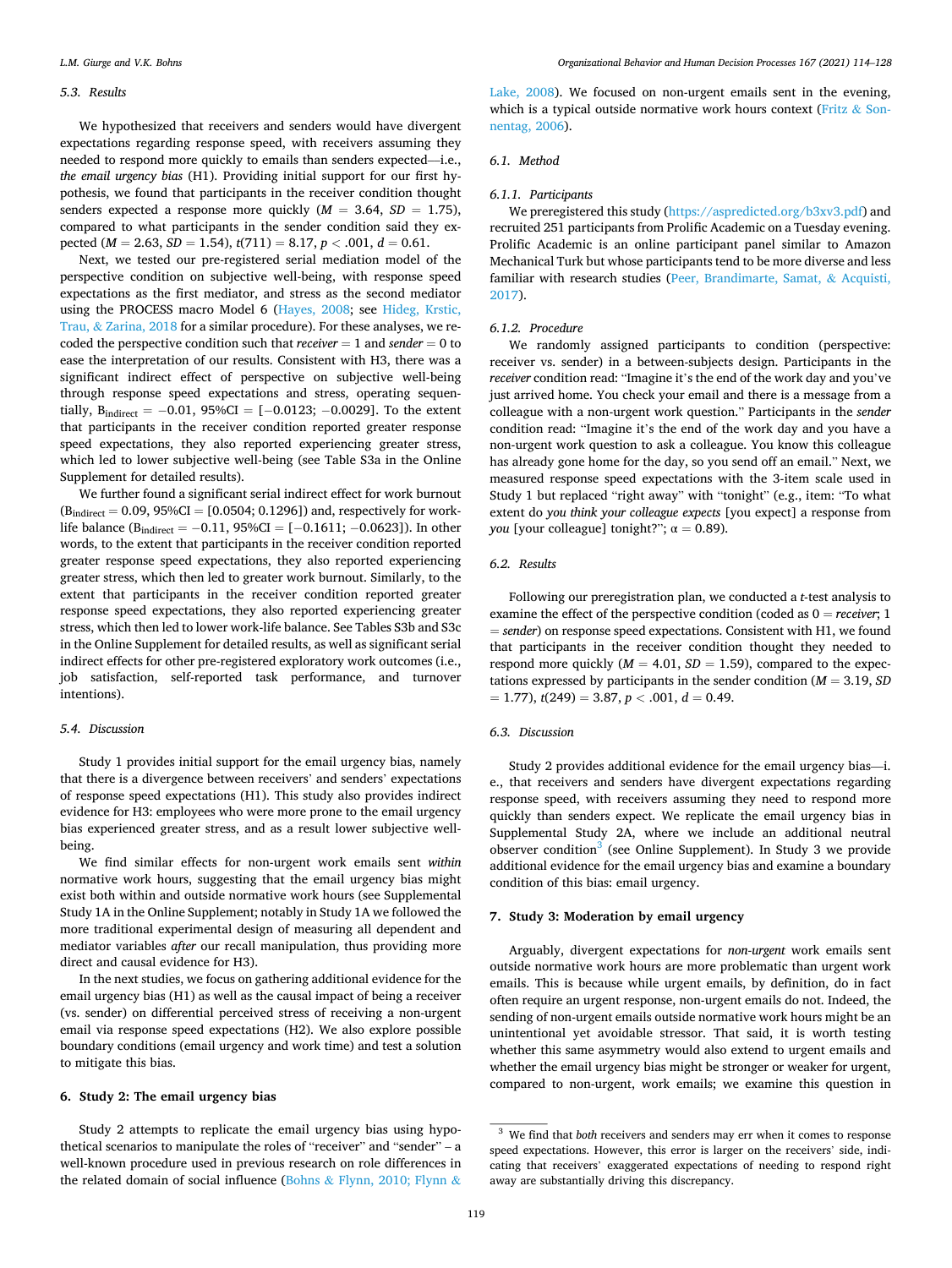#### Study 3.

To further increase the generalizability of our effect, we tested the email urgency bias in a different non-normative work time context: during the weekend. Weekends are one of the most taken-for-granted examples of collective time-off that has been shown to have benefits for well-being (Young & [Melin, 2019](#page-14-0)) and work outcomes [\(Fritz](#page-13-0) & [Sonnentag, 2006](#page-13-0)).

### *7.1. Method*

#### *7.1.1. Participants*

We preregistered this study [\(https://aspredicted.org/kh2yn.pdf\)](https://aspredicted.org/kh2yn.pdf) and recruited 603<sup>4</sup> participants from Prolific Academic on a Saturday. We relied on Prolific's predefined filters and made our study available only to full-time employees, living in the United States (U.S.), and who did not participate in our previous studies.

#### *7.1.2. Procedure*

We randomly assigned participants to condition in a 2 (perspective: receiver vs. sender) by 2 (urgency: low vs. high) between-subjects design. Participants in the *urgent* (non-urgent) receiver condition read: "Imagine it's the weekend, you check your email and there is a message from a colleague with *an urgent* (a non-urgent) work question." Participants in the *urgent* (non-urgent) sender condition read: "Imagine it's the weekend and you have *an urgent* (a non-urgent) work question to ask a colleague, so you send off an email."

Next, we measured response speed expectations with the 3-item scale from Study 1 ( $\alpha = 0.86$ ). At the end of the study, we included two manipulation check questions<sup>5</sup> that confirmed our manipulations were successful (see Online Supplement for detailed results).

### *7.2. Results*

Following our preregistration plan, we conducted two separate *t*-test analyses to examine the effect of the perspective (coded as 1 = *receiver*; − 1 = *sender*), and, respectively the urgency condition (coded as 1 = *urgent*; −1 = *non-urgent*) on response speed expectations. In line with H1 and replicating our findings from Studies 1–2, we found that participants in the receiver condition thought senders expected a response more quickly ( $M = 4.87$ ,  $SD = 1.63$ ), compared to what participants in the sender condition said they expected ( $M = 4.27$ ,  $SD = 1.82$ ),  $t(601) =$ 4.25,  $p < .001$ ,  $d = 0.35$ .

Participants in the low urgency condition reported lower response speed expectations ( $M = 3.72$ ,  $SD = 1.79$ ), compared to participants in the high urgency condition (*M* = 5.45, *SD* = 1.18), *t*(601) = − 13.97, *p <* .001, *d* = −1.14. Surprisingly, we found no significant interaction between the perspective and the urgency condition,  $F(1,603) = 1.18$ ,  $p =$ .279,  $n^2 = 0.00$ .

### *7.3. Discussion*

The results from this study replicate the email urgency bias found in Studies 1–2. We also find that urgency has a main effect on response speed expectations such that an urgent (vs. non-urgent) email increases the felt urgency of having to respond right away; yet, surprisingly, urgency did not moderate the asymmetry in response speed expectations between receivers and senders. These results suggest that receivers think

they need to respond more quickly to an email than senders expect them to, both when the email is urgent and non-urgent – the latter being especially noteworthy. By definition, non-urgent emails, especially those sent outside normative work hours such as in the evening or during the weekend, should *not* require an immediate response. Yet, in line with our theory, this study provides additional support for our first hypothesis that people feel compelled to respond to our non-urgent work emails more quickly than we realize, which can have consequences for well-being (as shown in Study 1 and 1A).

Overall, Studies 1–3 provide evidence for the theorized divergence in response speed expectations between receivers and senders, such that receivers assumed they needed to respond more quickly than senders expected them to within the context of non-urgent emails sent outside normative work hours—either in the evening or during the weekend (H1); our findings from Study 3 further suggest that the urgency of an email does not moderate the email urgency bias. Notably, however, while receivers' beliefs that they should respond immediately to urgent emails may not be an issue, and may even be advantageous, the fact that receivers also mistakenly believe they must respond immediately to *non*urgent emails is more problematic.

#### **8. Study 4: Moderation by work time**

Thus far we have provided evidence for the email urgency bias outside normative work hours (weekend, evenings), and, in one study, during normative work hours (Supplemental Study 1A). In Study 4, we directly compared these two contexts to one another by examining whether the theorized divergence in response speed expectations between receivers and senders was stronger when participants imagined receiving (sending) non-urgent emails outside normative work hours, as compared to within normative work hours. Arguably, divergent expectations for non-urgent emails sent *outside* normative work hours are the most problematic because aside from being an avoidable stressor, such emails risk exacerbating an "always on" work mentality where employees feel they should be online even though they might not be expected to.

#### *8.1. Method*

### *8.1.1. Participants*

We preregistered this study (<https://aspredicted.org/fu9rx.pdf>) and recruited 411 participants<sup>6</sup> from Prolific Academic on a Saturday. All participants passed our attention check (see below). Using Prolific's predefined filters, we made our study available only to full-time employees, living in the U.S., and who did not participate in our previous studies.

#### *8.1.2. Procedure*

We randomly assigned participants to condition in a 2 (perspective: receiver vs. sender) by 2 (work time: outside vs. within normative work hours) between-subjects design. Participants in the *outside* (within) normative work hours receiver condition read: "Imagine it's *in the evening, after your organization's normative work hours are over* (during the day, in the middle of your organization's normative work hours), you check your email and there is a message from a colleague with a nonurgent work question."

Participants in the *outside* (within) normative work hours sender condition read: "Imagine it's *in the evening, after your organization's normative work hours are over* (during the day, in the middle of your organization's normative work hours), and you have a non-urgent work question to ask a colleague, so you send off an email."

 $^4$  Our sample is slightly different from our pre-registered sample because of how Prolific counts survey completion.

<sup>&</sup>lt;sup>5</sup> We preregistered that we would exclude participants who failed our manipulation checks ( $n = 154$ ). However, in line with comments that arose in the review process, in the main text we present results based on the full sample. We find similar results on the restricted sample (see the Online Supplement for these results).

<sup>6</sup> We opened slots for 450 participants in line with our pre-registration. However, several participants returned the survey due to an error that prevented them from inputting their Prolific ID.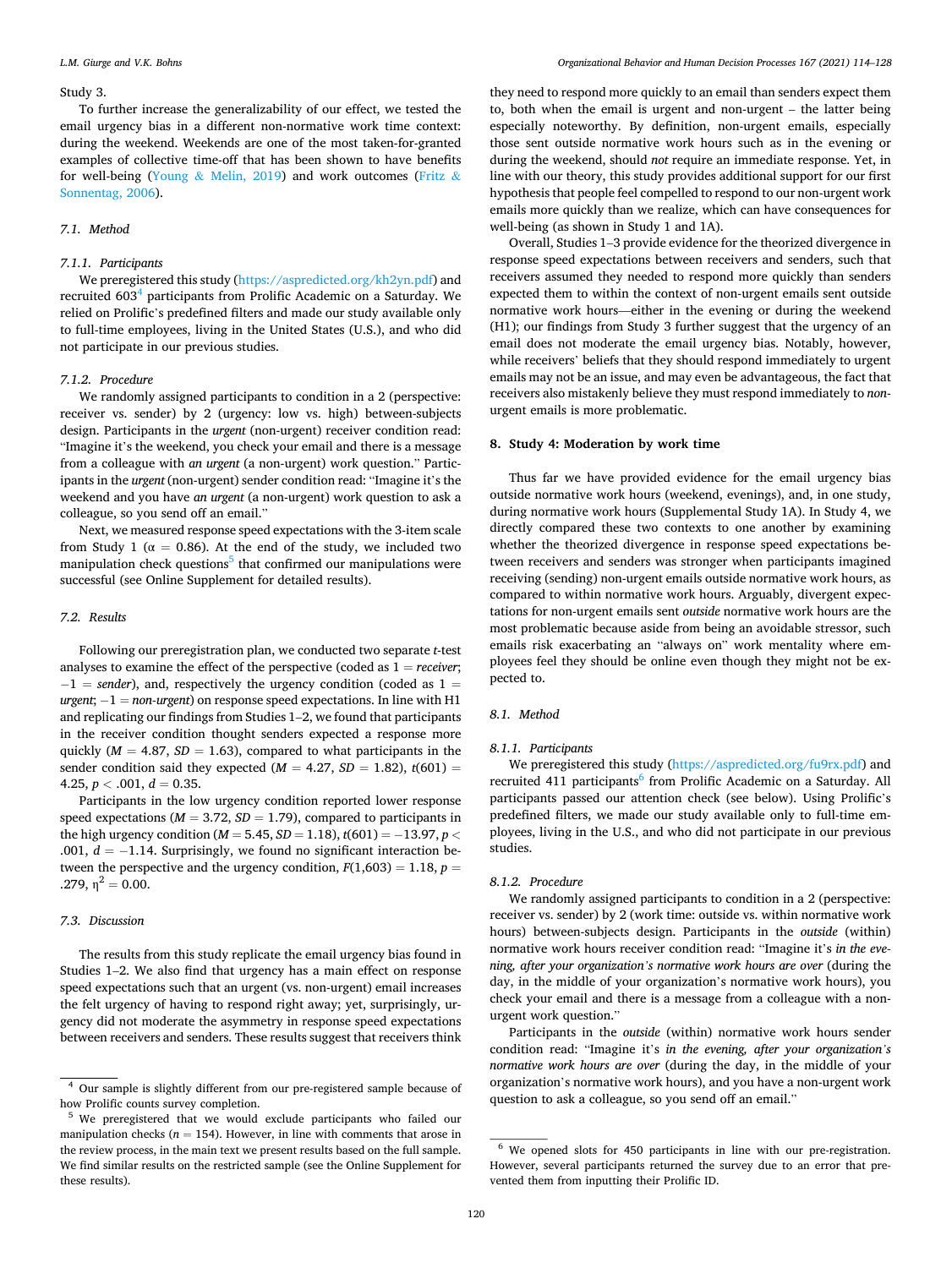Next, we measured response speed expectations with the 3-item scale  $(\alpha = 0.86)$  from our prior studies. Then, participants answered an attention check question (i.e., asking them to select something soft from a list of 10 items), followed by two manipulation check questions that confirmed the success of our manipulations (see Online Supplement for detailed results).

### *8.2. Results*

As per our preregistration plan, we conducted an ANOVA of perspective (coded as 1 = *receiver*; − 1 = *sender*) × work time (coded as 1 = *within normative work hours*; − 1 = *outside normative work hours*) on response speed expectations. Surprisingly, we found no significant interaction between the two conditions,  $F(1,411) = 1.94$ ,  $p = .164$ ,  $p^2 =$ 0.01. However, in line with H1 and replicating our findings from Studies 1–3, we found a main effect of perspective on response speed expectations such that participants in the receiver condition thought they needed to respond more quickly (*M* = 3.73, *SD* = 1.44), compared to the expectations expressed by participants in the sender condition  $(M =$ 3.22,  $SD = 1.57$ ,  $F(1,407) = 11.67$ ,  $p = .001$ ,  $\eta^2 = 0.03$ .

We also found a main effect of work time, such that outside normative work hours emails have lower response speed expectations  $(M = 2.88, SD = 1.48)$ , compared to within normative work hours emails  $(M = 4.03, SD = 1.36), F(1,407) = 67.24, p < .001, \eta^2 = 0.14.$ 

### *8.3. Discussion*

We once again found support for our main hypothesis (H1) that email receivers and senders would diverge in their response speed expectations. Further, this discrepancy was not moderated by work time: it persisted for both non-work and work hours. Notably, while receivers' beliefs that they should respond immediately to non-urgent emails sent *during* work hours can be problematic for work productivity in particular ([Puranik et al., 2020; Rosen et al., 2019\)](#page-14-0), the fact that this mistaken belief extends to non-work hours may be more problematic by perpetuating an "always on" work mentality that can undermine both work productivity and well-being (as shown in Study 1 and 1A) but that could arguably be avoided.

### **9. Study 5: Discrepancy in perceived stress**

Thus far we have found robust support for the predicted divergence in response speed expectations between email receivers and senders – i. e., the email urgency bias (H1). While we found no support for the moderating role of either email urgency or work time, our theory suggests that the more problematic instances of this bias are the mistaken perceptions receivers hold that they must respond immediately to nonurgent emails sent during off-hours.

In Study 5, we expand these findings by examining whether receivers and senders have divergent perceptions of the well-being implications (i. e., perceived stress) of receiving non-urgent work emails, and whether response speed expectations partially mediate this discrepancy (H2). Since it is possible that work time does not moderate the email urgency bias but does moderate its impact on perceived stress, we further examine work time as a moderator.

#### *9.1. Method*

#### *9.1.1. Participants*

We preregistered this study [\(https://aspredicted.org/um544.pdf\)](https://aspredicted.org/um544.pdf) and recruited 450 participants from Prolific Academic on a Saturday. We again relied on Prolific's predefined filters and made our study available only to full-time employees, living in the U.S., and who did not participate in our previous studies. One participant failed the attention check (described below), leaving a sample of 449 for analyses.

### *9.1.2. Procedure*

We randomly assigned participants to condition in a 2 (perspective: receiver vs. sender) by 2 (work time: outside vs. within normative work hours) between-subjects design. We used the same instructions as in Study 4, and the same 3-item measure of response speed expectations ( $\alpha$  $= 0.85$ ) as in our prior studies. We measured perceived stress ( $\alpha = 0.96$ ) with seven items capturing predicted (expected) impact of receiving a non-urgent email in terms of feeling: tense, stressed, on edge, wound up, busy, anxious, and uneasy  $(1 = not at all; 7 = very much)$ . Then, participants answered the attention and manipulation check questions from Study 4; once again our manipulations were successful (see Online Supplement for detailed results).

#### *9.2. Results*

#### *9.2.1. Perspective* × *work time*

As per our preregistration plan, we conducted an ANOVA of perspective (coded as 1 = *receiver*; − 1 = *sender*) × work time (coded as 1 = *within normative work hours*; − 1 = *outside normative work hours*) on response speed expectations. Unlike Study 4, we found a significant interaction,  $F(1,449) = 5.11$ ,  $p = .024$ ,  $\eta^2 = 0.011$  (see [Fig. 2](#page-8-0)). Deconstructing this interaction, the discrepancy between receivers' and senders' response speed expectations was significant among participants in the outside normative work hours condition ( $M_{\text{Receiver}} = 3.76$ ,  $SD =$ 1.59 vs.  $M_{\text{Sender}} = 2.76$ ,  $SD = 1.51$ ),  $F(1,445) = 27.20$ ,  $p < .001$ ,  $n^2 =$ 0.06, and marginally significant among participants in the within normative work hours condition ( $M_{\text{Receiver}}$  = 4.06, *SD* = 1.25 vs.  $M_{\text{Sender}}$  $= 3.68, SD = 1.37$ ,  $F(1,445) = 3.87, p = .050, \eta^2 = 0.01$ .

These results provide the first evidence we have seen suggesting that the email urgency bias might be stronger outside, compared to within, normative work hours.

Consistent with our preregistration, we also conducted an ANOVA of perspective  $\times$  work time on perceived stress. We found no significant interaction  $F(1,449) = 0.06$ ,  $p = .815$ ,  $\eta^2 = 0.00$ . However, we did find a main effect of perspective on perceived stress, such that participants in the receiver condition found receiving the non-urgent email to be more stressful ( $M = 2.71$ ,  $SD = 1.53$ ), compared to what participants in the sender condition predicted  $(M = 2.35, SD = 1.20)$ ,  $F(1,449) = 5.96, p = .015, \eta^2 = 0.01$ . We also found a main effect of work time: emails outside normative work hours were perceived as creating more stress  $(M = 2.73, SD = 1.46)$ , compared to emails within normative work hours  $(M = 2.32, SD = 1.28), F(1,449) = 8.25,$  $p = .004$ ,  $\eta^2 = 0.02$ .

### *9.2.2. Mediation and moderated-mediation analyses*

Following our preregistration plan, we examined whether response speed expectations would explain the effect of the perspective condition on perceived stress using the PROCESS macro Model 4 [\(Hayes, 2008](#page-13-0)). Supporting H2, these analyses showed that there was an indirect effect of perspective on perceived stress through response speed expectations  $(B_{indirect\ effect} = 0.08, 95\% CI = [0.0367, 0.1226]$ . To the extent that participants in the receiver (vs. sender) condition reported greater response speed expectations, they also reported that receiving a nonurgent email felt more stressful. See Fig. S6a in the Online Supplement for detailed results.

Next, we examined *where* work time might moderate this indirect effect. Specifically, we first examined whether this indirect effect is moderated by work time on the path between perspective and response speed expectations using the PROCESS macro Model 7 [\(Hayes, 2008](#page-13-0)). Results indicated that the indirect effect of perspective on perceived stress through response speed expectations was significant both outside normative work hours ( $B_{indirect\ effect} = 0.12$ ,  $95\%CI = [0.0619, 0.1920]$ ) and within normative work hours ( $B_{indirect\; effect} = 0.05, 95\% CI =$ [0.0052, 0.0994]); note that in this case work time interacted with perspective to predict response speed expectations ( $B = -0.15$ , 95%CI = [− 0.2822, − 0.0117]). The difference between the two indirect effects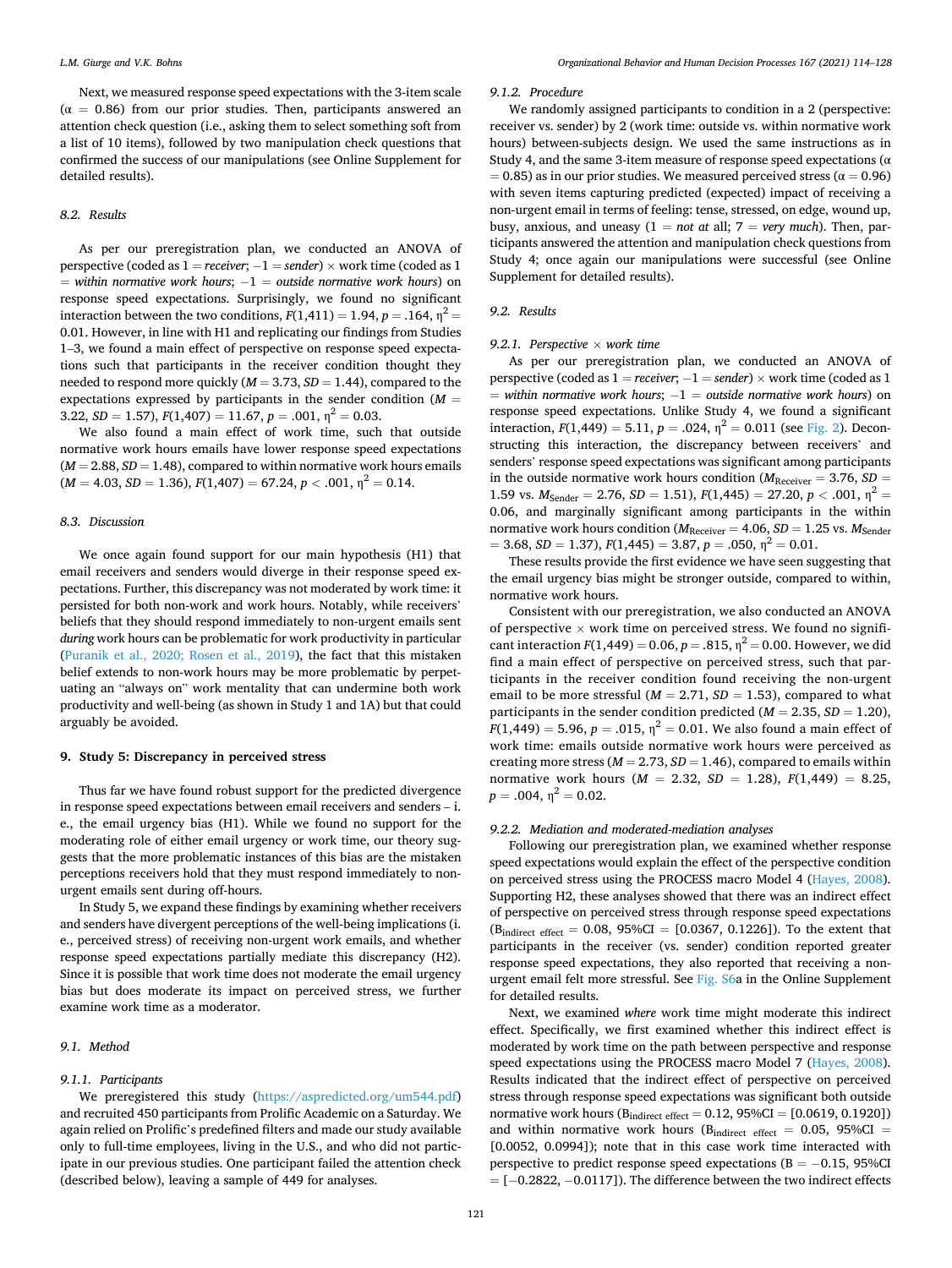<span id="page-8-0"></span>

Note. Error bars represent standard errors.

**Fig. 2.** Perspective × Work Time on Response Speed Expectations (Study 5), *Note.* Error bars represent standard errors.

was significant (Bindex of moderation =  $-0.07$ , 95%CI = [ $-0.1467$ , − 0.0064]), suggesting that the negative consequences of response speed expectations on receivers in terms of perceived stress were stronger outside, compared to within normative work hours. See Fig. S6b in the Online Supplement for the full model results.

Second, we examined whether this indirect effect is moderated by work time on the path between response speed expectations and perceived stress using the PROCESS macro Model 14 ([Hayes, 2008](#page-13-0)). Results indicated that the indirect effect of perspective on perceived stress through response speed expectations was significant both outside normative work hours  $(B_{indirect\ effect} = 0.09, 95\% CI = [0.0426, 0.1527])$ and within normative work hours ( $B_{indirect\ effect} = 0.08, 95\%CI =$ [0.0326, 0.1455]); note that in this case work time did not interact with response speed expectations to predict perceived stress (B = − 0.02, 95%  $CI = [-0.1014, 0.0660]$ . The difference between the two indirect effects was also not significant ( $B_{index of modulation} = -0.01$ , 95%CI = [ $-0.0684$ , 0.0452]), suggesting that response speed expectations are perceived to be stressful irrespective of work time. See Fig. S6c in the Online Supplement for detailed results.

### *9.3. Discussion*

Study 5 provided additional evidence that receivers overestimate senders' response speed expectations for non-urgent emails sent outside normative work hours (H1). We further found that the discrepancy in response speed expectations between receivers and senders was stronger outside, compared to within, normative work hours. Similar to our findings from Study 4, there was an indirect effect of perspective on perceived stress of receiving non-urgent emails via response speed expectations (H2). Work time moderated this indirect effect such that the email urgency bias explained why receivers perceived receiving nonurgent emails sent outside (vs. within) normative work hours to be more stressful, as compared to senders' predictions.

### **10. Study 6: Small adjustment on the sender's side**

In our final study we sought to replicate these effects and further examine the effectiveness of a small adjustment on the sender's side (making their implicit response speed expectations more explicit) in alleviating the email urgency bias. Our key proposition is that email senders may unintentionally violate receivers' work-nonwork boundaries by failing to clearly convey what they expect of receivers, which makes receivers unsure of senders' response speed expectations. We thus

expect an adjustment on the sender's side (as opposed to the receiver's side) to be particularly effective for alleviating receivers' misguided expectations of response speed. This adjustment builds on research in behavioral science that has shown how low-cost, small nudges can have a significant impact on people's perceptions and behaviors ([Rogers,](#page-14-0)  Milkman, John, & [Norton, 2015; Thaler](#page-14-0) & Sunstein, 2009), and on research showing that more direct communication can alleviate egocentric biases [\(Eyal et al., 2018\)](#page-13-0).

### *10.1. Method*

### *10.1.1. Participants*

We preregistered this study ([https://aspredicted.org/vm9q2.pdf\)](https://aspredicted.org/vm9q2.pdf) and recruited 854 participants from Prolific Academic on a Saturday. As in prior studies, we relied on Prolific's predefined filters and made our study available only to full-time employees, living in the U.S., and who did not participate in our previous studies. Two participants failed the attention check (described below), leaving a sample of 852 for analyses.

#### *10.1.2. Procedure*

We randomly assigned participants to condition in a 2 (perspective: receiver vs. sender) by 2 (work time: outside vs. within normative work hours) by 2 (adjustment: email note vs. control) between-subjects design. We used the same instructions as in Studies 4–5 for participants in the *control* condition.

Participants in the *email note* receiver *(*outside*/within normative time)*  condition read: "Imagine it's (in the evening, after your organization's normative work hours are over/*during the day, in the middle of your organization's normative work hours*), you check your email and there is a message from a colleague with a non-urgent work question. At the end of the email, your colleague added: "This is not an urgent matter so you can get to it whenever you can.""

Participants in the *email note* sender *(*outside*/within normative time)*  condition read: "Imagine it's (in the evening, after your organization's normative work hours are over/ *it's during the day, in the middle of your organization's normative work hours*) and you have a non-urgent work question to ask a colleague, so you send off an email. At the end of the email, you also add: "This is not an urgent matter so you can get to it whenever you can.""

Importantly, the additional information conveyed in the email note was not new information—in all conditions participants read in the study materials that the emails were non-urgent. However, we theorized that this information, while redundant with what participants already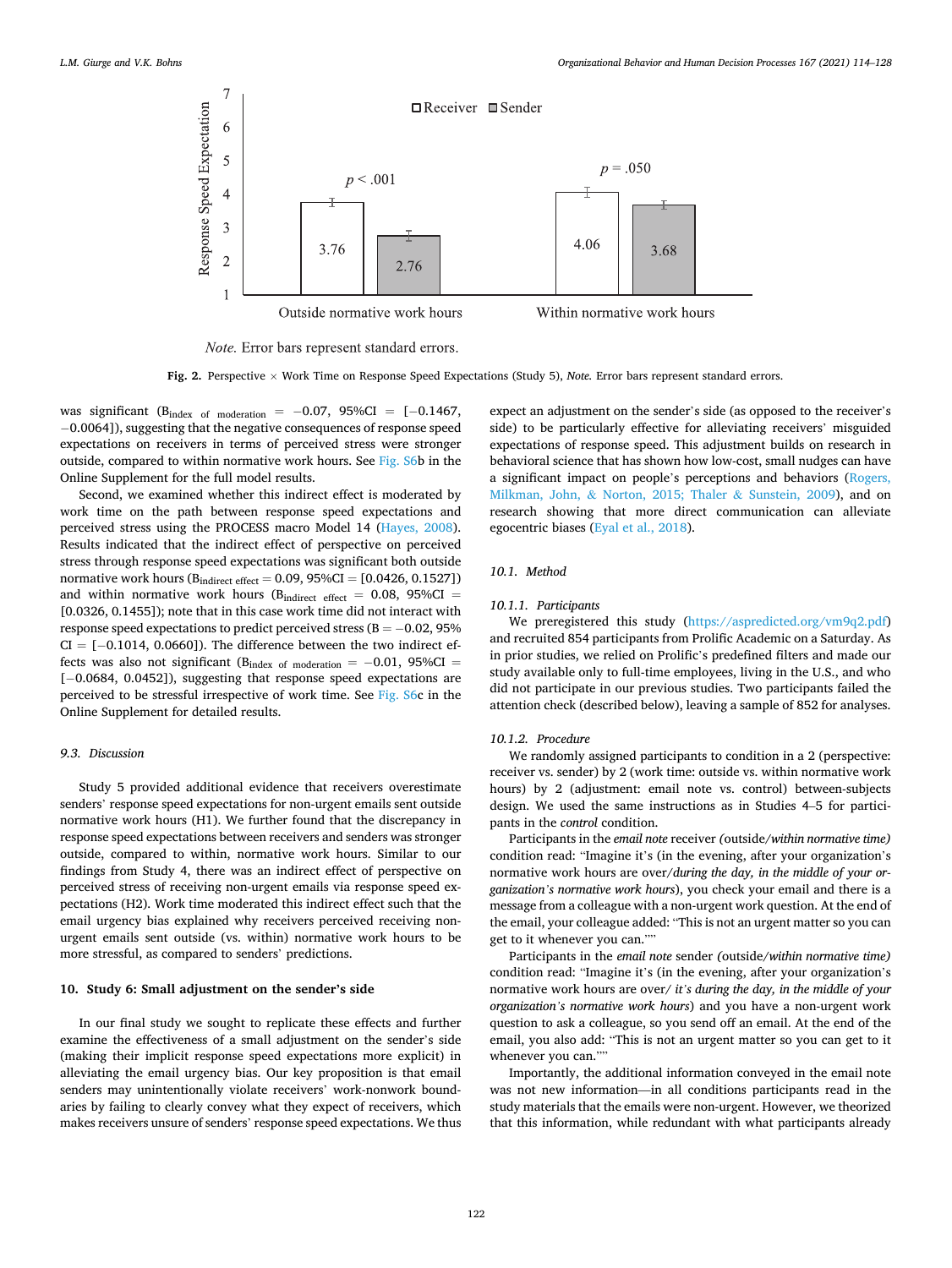knew, would be more effective if it was specifically conveyed by the sender, since it would make senders' ambiguous expectations explicit.

We used the same 3-item measure of response speed expectations ( $\alpha$  $= 0.88$ ) as in our earlier studies, and the same 7-item measure of perceived stress of receiving non-urgent emails ( $\alpha = 0.97$ ) as in Study 5. Thereafter, we asked participants the same attention check question as in Studies 4–5 and three manipulation check questions that confirmed our manipulations were successful (see Online Supplement for detailed results).

### *10.2. Results*

### 10.2.1. Perspective  $\times$  work time<sup>7</sup>

In line with our results from Study 5, we found a significant interaction between perspective (coded as  $1 = receiver$ ;  $-1 = sender$ ) and work time (coded as 1 = *within normative work hours*; − 1 = *outside normative work hours*) on response speed expectations,  $F(1,852) = 7.03$ ,  $p = .008$ ,  $n^2 = 0.01$ (see [Fig. 3](#page-10-0)). Deconstructing this interaction, the discrepancy between receivers' and senders' response speed expectations was significant for participants in the outside normative work hours condition ( $M_{\text{Receiver}} = 3.39$ ,  $SD = 1.62$  vs.  $M_{\text{Sender}} = 2.86$ ,  $SD = 1.70$ ),  $F(1,848) = 12.08$ ,  $p = .001$ ,  $\eta^2 = 0.01$ , but non-significant for participants in the within normative work hours condition ( $M_{\text{Receiver}} = 3.59$ ,  $SD = 1.53$  vs.  $M_{\text{Sender}} = 3.63$ , *SD* = 1.47),  $F(1,848) = 0.08$ ,  $p = .782$ ,  $\eta^2 = 0.00$ . Similar to Study 5, we found no significant interaction on perceived stress, *F*(1,852) = 0.22,  $p = .638$ ,  $\eta^2 = 0.00$ . In this study we further found no significant main effects of perspective,  $F(1,852) = 1.21$ ,  $p = .272$ ,  $\eta^2 = 0.00$ , or work time,  $F(1,852) = 2.31, p = .129, \eta^2 = 0.00$ , on perceived stress of receiving the email.

Replicating Study 5 results and providing additional support for H2, we did, however, find a significant indirect effect of perspective on perceived stress through response speed expectations ( $B_{indirect} = 0.04$ , 95%CI = [0.0053, 0.0861]). This indirect effect was significant outside normative work hours ( $B_{indirect} = 0.10$ ,  $95\%CI = [0.0399, 0.1608]$ ) but *not* within normative work hours ( $B_{indirect} = -0.01$ , 95%CI = [-0.0614, 0.0442]); note that in these analyses work time was entered as a moderator on the path between perspective and response speed expectations and, similar to Study 5, this interaction was significant,  $B =$  $-0.14$ , 95%CI = [ $-0.2503$ ,  $-0.0374$ ]. The difference between the two conditional indirect effects was also significant ( $B_{index of the model}$ ) = − 0.11, 95%CI = [− 0.1902, − 0.0272]. Work time further moderated the link between response speed expectations and perceived stress  $(B =$ 0.10,  $95\%CI = [0.0449, 0.1591]$ , such that the indirect effect of perspective on perceived stress through response speed expectations was significant both outside normative work hours ( $B<sub>indirect</sub> = 0.04$ , 95%CI  $=$  [0.0038, 0.0718]) and within normative work hours ( $B<sub>indirect</sub> = 0.06$ ,  $95\%CI = [0.0065, 0.1157]$ ; unlike Study 5, the difference between the two conditional indirect effects was significant ( $B_{index of the model}$  = 0.02, 95%CI =  $[0.0014, 0.0573]$ <sup>8</sup>. Interestingly, this indirect effect appears to be larger within than outside normative work hours. However, given that we did not find this same pattern in Study 5, this finding should be interpreted with caution. See Figs. S7a-c in the Online Supplement for detailed results.

Overall, these results provide additional support for H2 and suggest the email urgency bias, and the resulting differences in perceived stress of receiving non-urgent emails, might be especially strong for nonurgent emails exchanged outside (vs. within) normative work hours.

### 10.2.2. Perspective  $\times$  work time  $\times$  adjustment

We found a marginally significant 3-way interaction on response speed expectations,  $F(1,852) = 3.22$ ,  $p = .073$ ,  $\eta^2 = 0.00$ , and a nonsignificant 3-way interaction on perceived stress  $F(1,852) = 0.82$ ,  $p =$ .366,  $\eta^2 = 0.00$ . Thus, in line with our preregistered analytic plan, we conducted our primary ANOVAs of perspective  $\times$  adjustment conditions on response speed expectations and perceived stress by splitting the sample by work time condition. There were no significant interactions among participants in the within normative work hours condition<sup>9</sup>. Hereafter we therefore focus on participants in the *outside* normative work hours condition.

### *10.2.3. Perspective* × *adjustment in the outside work hours condition*

Among participants in the outside normative work hours condition  $(n = 427)$ , we found a significant interaction between the perspective and adjustment (coded as 1 = *email note*; −1 = *control*) conditions on response speed expectations,  $F(1, 427) = 6.10$ ,  $p = .014$ ,  $n^2 = 0.01$ ; see [Fig. 4](#page-10-0). The discrepancy between senders' and receivers' response speed expectations was significant among participants in the control condition  $(M_{\text{Receiver}} = 3.82, SD = 1.53 \text{ vs. } M_{\text{Sender}} = 2.89, SD = 1.75), F(1,423) =$ 17.31,  $p < .001$ ,  $\eta^2 = 0.04$ , but non-significant among participants in the email note condition ( $M_{\text{Receiver}} = 2.97$ ,  $SD = 1.61$  vs.  $M_{\text{Sender}} = 2.82$ ,  $SD$  $= 1.65$ ,  $F(1,423) = 0.45$ ,  $p = .502$ ,  $\eta^2 = 0.00$ .

These results suggest that when senders make their implicit assumptions that non-urgent outside normative work hours emails do *not*  require an immediate response more explicit by directly noting this in their email, receivers' response speed expectations align to their own, thus reducing the email urgency bias.

In terms of perceived stress of receiving non-urgent emails, there was no significant interaction,  $F(1,427) = 0.01$ ,  $p = .944$ ,  $\eta^2 = 0.00$ , or direct effect of the perspective,  $F(1,427) = 1.15$ ,  $p = .284$ ,  $\eta^2 = 0.00$ , or the adjustment condition,  $F(1,427) = 2.63$ ,  $p = .106$ ,  $\eta^2 = 0.01$ . However, exploratory analyses suggested that the adjustment condition moderated the indirect effect of perspective on perceived stress through response speed expectations such that this indirect effect was significant among participants in the control condition ( $B<sub>indirect</sub> = 0.14$ , 95%CI = [0.0635, 0.2348]) and non-significant among participants in the email note condition ( $B_{indirect} = 0.02$ , 95%CI = [-0.0434, 0.0909]); note that we entered the adjustment condition as a moderator on the path between perspective and response speed expectations and this interaction was significant,  $B = -0.20$ , 95%CI = [-0.3510, -0.0399]. The difference between the two indirect effects was also significant ( $B_{index}$  of moderation =  $-0.12$ , 95%CI = [ $-0.2343$ ,  $-0.0223$ ]. See Fig. S8 in the Online Supplement for detailed results.

These results suggest that the small adjustment was further beneficial for alleviating perceived stress for non-urgent emails received outside normative work hours.

### *10.3. Discussion*

Study 6 provided additional support for the theorized email urgency bias (H1), as well as the indirect effect of perspective on perceived stress of receiving non-urgent emails via response speed expectations (H2).

In line with our preregistered analytic plan, we conducted two separate ANOVAs of perspective  $\times$  adjustment on response speed expectations and perceived stress. For brevity and because these interactions are not central to our theory, we present these results in the Online Supplement.<br><sup>8</sup> We find similar results when we restrict our sample to participants who

were assigned to the control condition, thus mimicking the same conditions from Study 5. We present these results in the Online Supplement.

 $9$  Among participants in the within normative work hours condition ( $n =$ 425), there was a non-significant interaction between perspective and the adjustment conditions on response speed expectations,  $F(1,425) = 0.01$ ,  $p =$ .934,  $\eta^2 = 0.00$ , and on perceived stress  $F(1,425) = 1.50$ ,  $p = .222$ ,  $\eta^2 = 0.00$ . There was, however, a significant main effect of the adjustment condition on response speed expectations, such that participants in the email note condition indicated lower response speed expectations  $(M = 3.18, SD = 1.45)$ , compared to those in the control condition (*M* = 4.04, *SD* = 1.42), *F*(1,425) = 38.22, *p <* .001,  $\eta^2$  = 0.08. These results suggest that making implicit response speed expectations explicit might be beneficial within work hours irrespective of whether we are a receiver or a sender.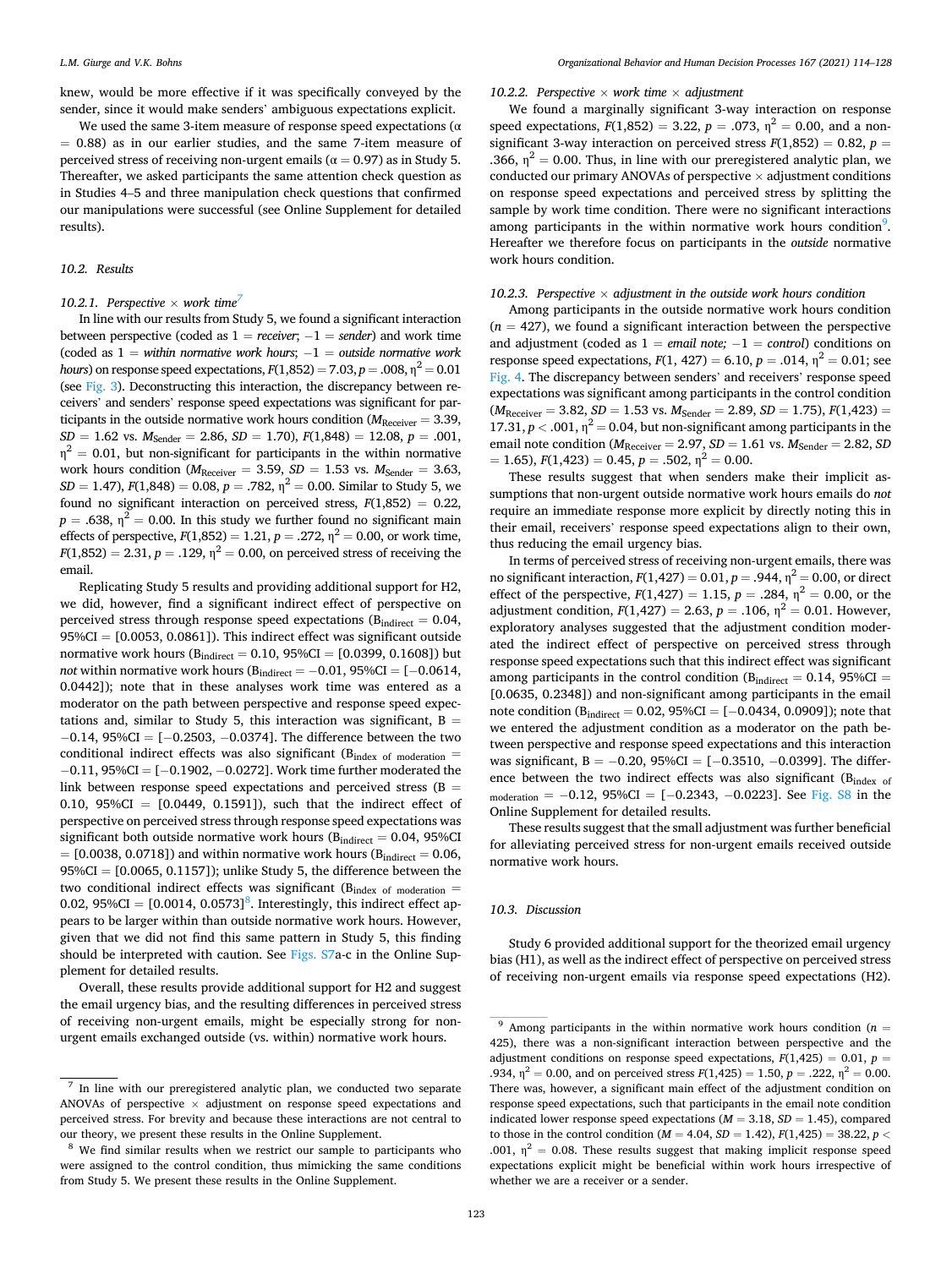<span id="page-10-0"></span>

*Note.* Error bars represent standard errors.





*Note*. Error bars represent standard errors.

**Fig. 4.** Perspective × Adjustment on Response Speed Expectations Off-Hours (Study 6). *Note.* Error bars represent standard errors.

Replicating our findings from Study 5, we found that this indirect effect was particularly likely to emerge outside, compared to within, normative work hours. Most importantly, in this study we found that a simple adjustment on the senders' side (i.e., in the form of a simple note in the email that makes their ambiguous response speed expectations more explicit) helped align receivers' and senders' response speed expectations for non-urgent emails received *outside* normative work hours, thereby alleviating the email urgency bias.

### **11. General discussion**

Across six main studies and two supplemental studies  $(N = 4,004)$  we found consistent evidence for the email urgency bias. That is, we found that there is a discrepancy between receivers' and senders' response speed expectations for non-urgent work emails sent outside normative work hours. First, we documented the email urgency bias among a sample of public sector employees who recalled the experience of sending or receiving non-urgent emails outside normative work hours (Study 1). We also documented that the email urgency bias was associated with lower subjective well-being via greater experienced stress. We found additional evidence for the email urgency bias and its effects on well-being within normative work hours in Supplemental Study 1A. Study 2 and Supplemental Study 2A provided additional experimental evidence of the email urgency bias.

We further found that the email urgency bias was not moderated by

email urgency (Study 3), but that it was at times (Studies 5–6), but not always (Study 4), moderated by work time (outside vs. within normative work hours), suggesting that although the email urgency bias is more prevalent outside normative work hours, it may also extend to within normative work hours. Importantly, the email urgency bias resulted in divergent perceptions between receivers and senders of how stressful a non-urgent email would feel to receivers, especially when received outside normative work hours (Studies 5–6). In our last study (Study 6) we documented the effectiveness of a small adjustment on the sender's side. Namely, we found that senders can help receivers feel less pressure to respond right away to non-urgent work emails sent off-hours simply by making their expectations of response speed explicit through a note in their email that specifically states they do not expect a response right away.

#### *11.1. Theoretical implications*

Our paper makes three primary contributions to the literature. First, we expand the literature on email communication and employee wellbeing by challenging existing assumptions that the role we take – that of a sender or a receiver – is created equal and that small, trivial, and non-urgent tasks like "business as usual" emails, especially when sent off-hours are not problematic. Prior research has documented that email is a unique source of stress for employees, undermining performance and well-being at work, and decreasing life satisfaction and work-life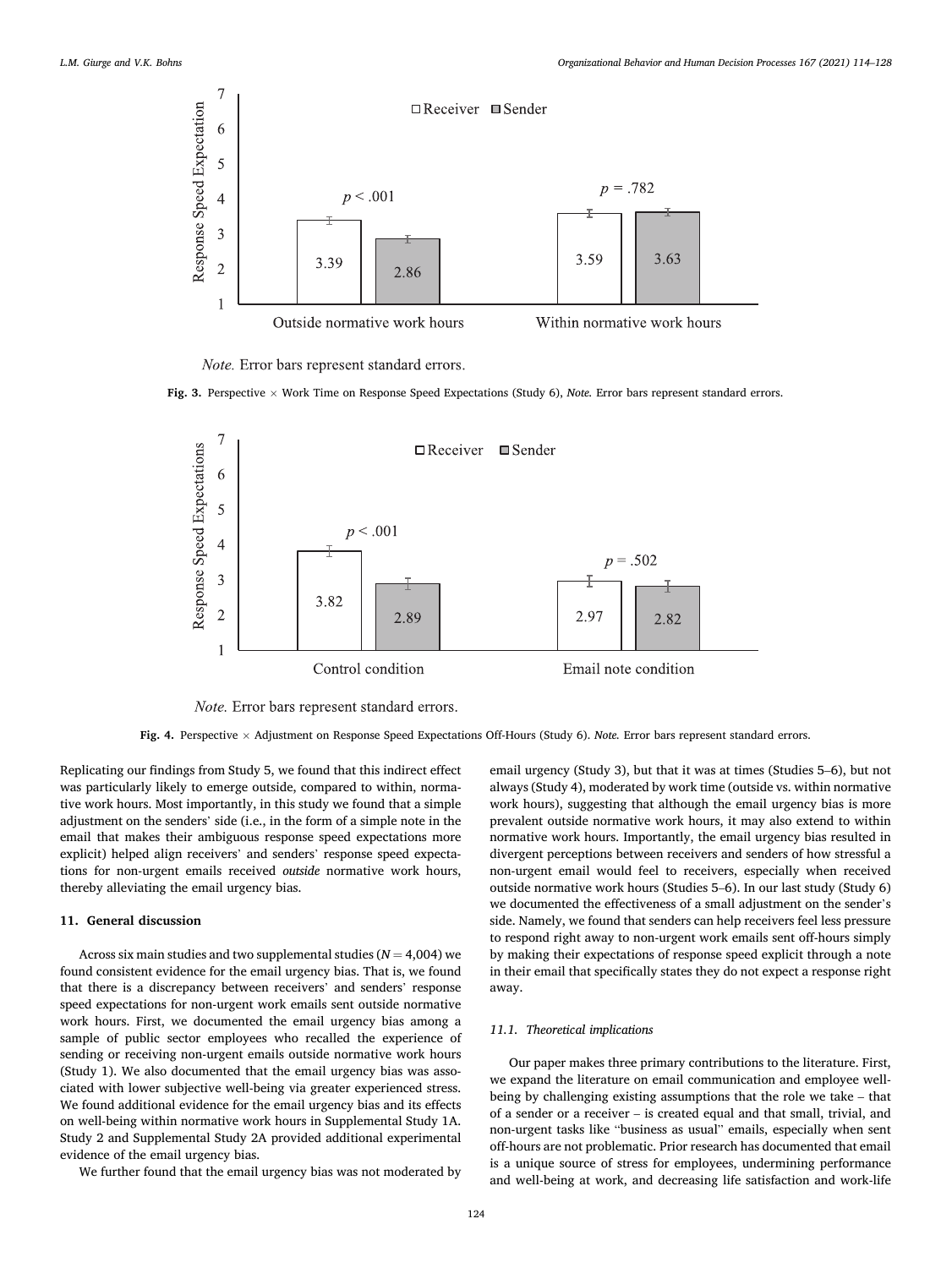balance outside of work hours [\(Barley et al., 2011; Brown et al., 2014;](#page-13-0)  Dawley & [Anthony, 2003; Mazmanian et al., 2013; Reinke](#page-13-0) & Chamorro-[Premuzic, 2014; Rosen et al., 2019\)](#page-13-0). This prior research seems to suggest that there is something inherently bad about email communication and, as a result, the solution for its negative effects must be less email. For example, [Mazmanian et al. \(2013\)](#page-13-0) found that employees who adopted mobile email devices in order to have *more* control over when they worked, ended up having *less* control by working anywhere and anytime – i.e., the autonomy paradox.

Why do people end up working all the time when they have access to their devices? Our findings suggest that one reason might be the implicit assumptions we make about how quickly we are expected to respond to every email we receive, even on the weekend. By having nonstop access to our email and given that workplaces today tend to associate responsiveness with hard work and dedication (i.e., the 'modern' ideal worker), we have come to erroneously think we need to immediately––and thus constantly––respond to our work emails, even though others don't necessarily expect us to do so. By further showing that the email urgency bias is associated with lower subjective well-being via stress and that this bias is particularly prevalent during non-work hours, our paper brings much needed nuance in terms of *when* and *why* email communication might undermine well-being.

Second, we illustrate the benefits of integrating insights from the egocentrism literature with those from the boundary work literature to help explain how others might act as unintentional boundary violators. Although it is increasingly clear that people struggle to achieve their core work tasks during work hours and further struggle to maintain work-nonwork boundaries (Butts, Casper, & [Yang, 2013; Sonnentag,](#page-13-0)  [2018\)](#page-13-0), existing scholarship has overlooked the role of those who might unintentionally push these boundaries [\(Trefalt, 2013](#page-14-0)). Drawing on the egocentrism literature [\(Epley et al., 2004](#page-13-0)), our paper highlights that egocentric biases can lead us to underestimate the impact that nonurgent work emails have on our colleagues [\(Kruger et al., 2005](#page-13-0)), and we may thereby unintentionally hinder their well-being at work (by creating an overwhelming, response speed driven culture) and outside of work (by perpetuating an "always on" work culture). By focusing on the two roles embedded in email communication, our research further illustrates the importance of studying boundary management not only at the domain level (work vs. home) as is typically the case in this literature ([Rothbard, Ramarajan, Ollier-Malaterre,](#page-14-0) & Lee, 2020), but also at the perspective level (receiver vs. sender).

Third, we expand the egocentrism literature by providing initial evidence that making an implicit assumption explicit––in our case noting that non-urgent emails are non-urgent––can reduce self-other discrepancies. Prior research in this sphere has shown that self-other biases can sometimes be mitigated by making people aware that they are prone to making mistakes through perspective taking. For example, [Falk and Johnson \(1977\)](#page-13-0) showed that groups who were instructed to take the perspective of their members were characterized by better communication in terms of better sharing and understanding of information. Perspective taking, however, is unlikely to be efficient in email communication because it often takes time to properly engage in it ([Epley et al., 2004\)](#page-13-0). And more recent work suggests that *getting*  perspective, in the form of communicating directly about one's beliefs and assumptions, is far superior to attempting to take another person's perspective ([Eyal et al., 2018](#page-13-0)). In line with this insight, our research shows the benefits of making our implicit assumptions explicit in the realm of email communication (e.g., that one does not expect an immediate response to non-urgent work emails sent off-hours).

More broadly, by introducing the email urgency bias, our paper echoes calls from management scholars to develop and test new theoretical frameworks to better understand people's work lives in today's workplace environment where the responsibility of setting workplace boundaries is quickly shifting from the organization to the employee (Ashford, Caza, & [Reid, 2018; Petriglieri, Ashford,](#page-13-0) & Wrzesniewski, [2019\)](#page-13-0). In particular, our research calls into question the overly

optimistic representation of fluid organizational boundaries as a tool for providing employees a better work-life balance. Research drawing on boundary theory ([Nippert-Eng, 1996](#page-13-0)) has primarily focused on understanding work-nonwork boundaries in *boundary settings* (e.g., how do employees manage the work-life boundary by either enlarging the work domain or protecting their home domain; [Perlow, 1998](#page-14-0)). However, "the workplace" is no longer necessarily a discrete physical location and technology has facilitated the emergence of boundaryless organizations, virtual workspaces, and the possibility to constantly be connected to one's work [\(Spreitzer, Cameron,](#page-14-0) & Garrett, 2017). These changing circumstances around the nature of work suggest the need to understand more complex work-nonwork interactions and, in particular, how employees maintain boundaries that are necessary for well-being and productivity when work can easily spill over to hours when one is *not*  expected to work.

### *11.2. Practical implications*

Understanding how to help employees be productive during work hours but also disconnect from work outside of work hours is arguably one of the most pressing issues that organizations and modern societies face. Our research draws attention to the role of digital technology as both a solution to and a driver of employees' inability to disconnect from work. Our findings suggest that one way to help employees disconnect from work is by paying attention to how employees themselves approach email communication. With email continuing to be one of the primary and preferred means of communication at work ([Rosen et al.,](#page-14-0)  [2019\)](#page-14-0), organizations need to mitigate the development of unintentional workplace norms around the meaning and use of email that have turned its benefits—asynchrony and flexibility—into constant stressors.

Our research further tested the effectiveness of a simple and low-cost adjustment that senders can do to help align their response speed expectations to those of the receivers (i.e., explicitly noting their implicit response speed expectations). There are other ways in which senders can make the implicit explicit. For instance, senders could clarify expectations around work hours by adding a line or two in the email footer, such as "My working hours may differ from yours and I don't expect a response outside your usual working hours". Relatedly, senders could compose emails during times that are convenient for them but schedule sending them only during normative work hours. By testing the efficiency of small adjustments in email communication and, in general, around digital communication, organizations can start to address the broader issue of how to ensure that workplace innovations that are desired by many employees, like remote working, can help rather than harm them ([Leslie, Manchester, Park,](#page-13-0) & Mehng, 2012).

### *11.3. Limitations and future directions*

In this paper we find consistent evidence for the email urgency bias – i.e., receivers assume they need to respond more quickly to non-urgent off-hours work emails than senders expect. Although we find no evidence for the moderating role of email urgency and mixed evidence for work time, there could be additional boundary conditions. First, an important moderator to consider, especially within organizational settings, is power. Future research could examine whether the relative power of the receiver and sender might moderate the email urgency bias. In line with research showing that power decreases perspective taking [\(Galinsky, Magee, Inesi,](#page-13-0) & Gruenfeld, 2006), senders in a highpower position might be especially unlikely to appreciate the pressure receivers feel to respond right away. However, research has shown that power can also trigger responsibility ([Bohns, Newark,](#page-13-0) & Boothby, [2018\)](#page-13-0). Thus, power might actually increase senders' awareness of the pressure recipients feel to respond right away. Similar power dynamics could emerge when we are in the receiver role. Because power tends to embolden individuals to do what they want [\(Galinsky, Gruenfeld,](#page-13-0) & [Magee, 2003\)](#page-13-0), receivers in a high-power position might feel less worried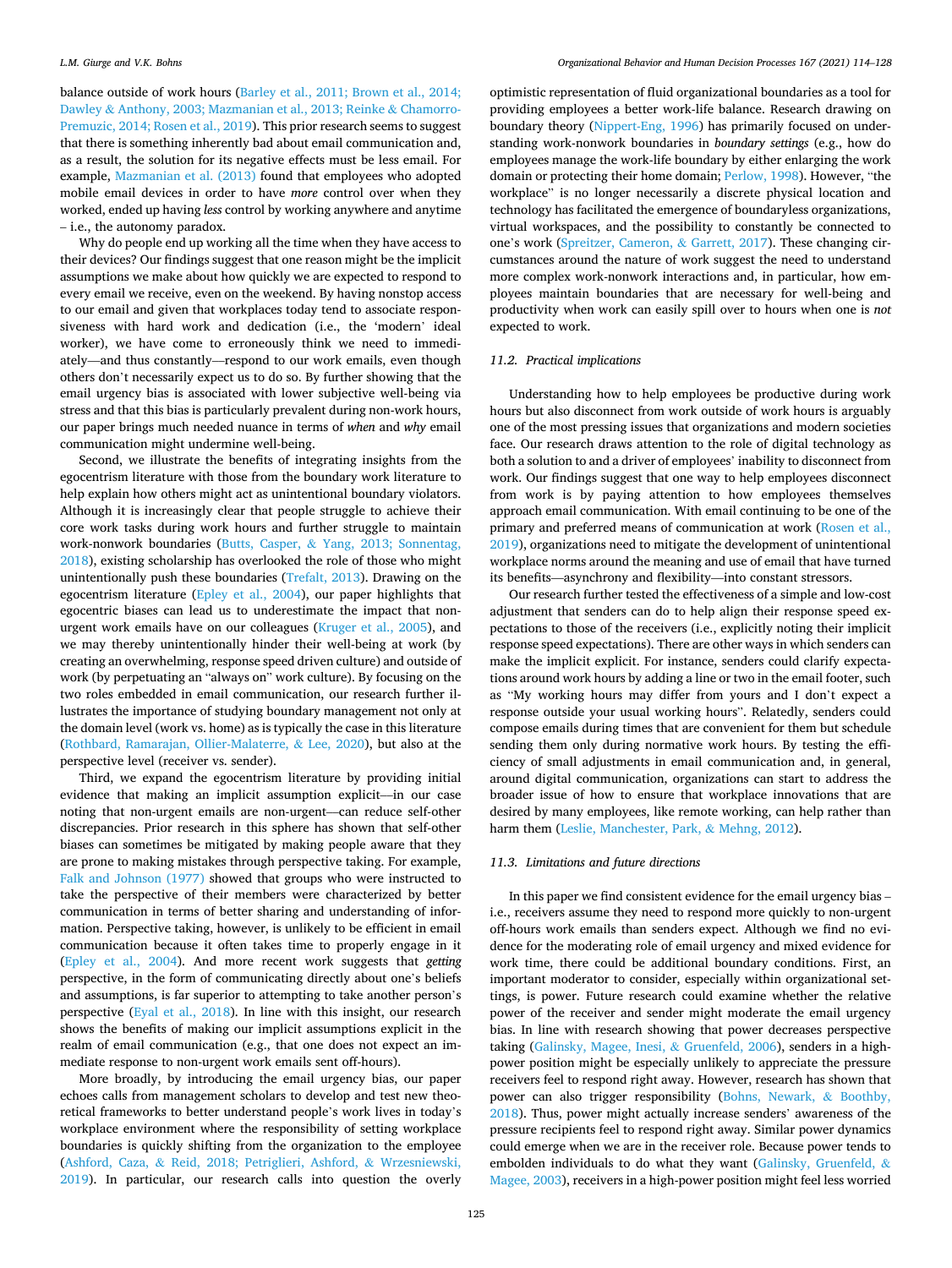about others' expectations of an immediate response. Overall, the predictions for the effects of power on a person's response speed expectations when they are in the receiver role compared to the sender role are not as obvious as they may seem at first glance and warrant future research.

Aside from power, there are other factors that might matter. For example, the email urgency bias could be particularly problematic for jobs where there are no or weak temporal norms (Aeon & [Aguinis, 2017\)](#page-13-0) or where there are no clear temporal structures imposed by the organization around normative work hours. Initial analyses from Study 2 and 2A (but not Studies 1, 1A, 3, or 4) where we measured email habits outside work hours suggest that the email urgency bias might be more pronounced in organizations where colleagues never or rarely respond to non-urgent work emails sent outside work hours (see Online Supplement for detailed results). Similarly, although we focused on divergence in response speed expectations in the moment, time zone differences could help mitigate or exacerbate the email urgency bias and its negative consequences. Indeed, the email urgency bias might be less strong when the sender is sending non-urgent work emails outside their own normative work hours but the receiver sees those emails within their normative work hours. In addition, individuals' preferences for work-home integration (vs. segmentation; [Kreiner, 2006](#page-13-0)) could moderate the impact of the email urgency bias such that individuals with a preference to maintain the work and nonwork domains completely separate might be less affected by the email urgency bias, as compared to those who generally allow elements from one domain to cross over into the other domain.

The characteristics of the email itself could further intensify or alleviate the email urgency bias. Although we found no significant moderation of email urgency in Study 3, other possible characteristics include email importance or whether a response is required (e.g., the email communicates information vs. asks a question, as was the case in all our studies, except Study 1 and 1A). In line with the egocentrism literature and our current findings, we would expect that just as receivers find it difficult to predict senders' response speed expectations for emails that ask a question, they might also find it difficult to predict senders' implied importance of the email or whether the email requires a response at all, unless senders make their expectations explicit in the email. For example, although senders might only communicate information in their email, receivers might feel that a response is required if only to acknowledge the email or to express gratitude. Overall, more research is needed to understand how to develop better email communication, and more broadly, better digital interactions.

Relatedly, we studied discrepancies in response speed expectations within the context of email communication for three main reasons. First, email is one of the primary means of communication at work, in part because of its asynchronous nature that, at least in theory, allows employees to have greater autonomy over how and when they work [\(Barley](#page-13-0)  [et al., 2011; Byron, 2008\)](#page-13-0). Second, despite its advantages, email has been shown to be a unique job demand that further creates uneven burdens between receivers and senders (Bälter, 2000). Third, workplaces developed expectations around email communication that have turned its advantages into disadvantages, such as expectations of a response to emails as soon as they arrive in one's inbox ([Brown et al.,](#page-13-0)  [2014\)](#page-13-0). Our research has shown that part of the problem with email communication is the divergent expectations between senders and receivers of response speed to non-urgent emails sent off-hours. However, similar discrepancies might emerge for other means of communication. For example, it is possible that discrepancies in response speed expectations are *less* pronounced on instant or synchronous means of communication where the expectations on both sides might be clearer in that it is expected to be an ongoing dialog. At the same time, it is possible that discrepancies in response speed expectations are actually *more*  pronounced on synchronous communication platforms because there are greater expectations of an instant response. Future research should test these competing predictions.

Finally, our goal in this paper was to document the email urgency bias that we argue exists in the moment, depending on whether we view a non-urgent email from the receiver versus sender perspective. For that reason, we relied on recall paradigms (Study 1 and Supplemental Study 1A) and hypothetical scenarios to manipulate the roles of "receiver" and "sender." These procedures have been used in prior research on role differences in the related domain of social influence ([Bohns](#page-13-0)  $\&$  Flynn, [2010; Flynn](#page-13-0) & Lake, 2008). There are several advantages to these procedures, most notably it allowed us to isolate the asymmetry in *perceptions* of email response speed expectations. However, as is the case with any research paradigm, these procedures are not without limitations, including concerns with inaccurate or biased recall and potential lack of external validity. Future research could address these limitations by examining the email urgency bias over time using longitudinal designs.

### **12. Conclusion**

Across eight preregistered experimental studies, we consistently found a discrepancy between receivers' and senders' response speed expectations to non-urgent emails sent off-hours, i.e., *the email urgency bias*. This bias led to discrepancies in perceived stress of receiving such emails, and was associated with lower subjective well-being via greater stress. We also found that a small adjustment on the sender's side was successful in leading to more accurate expectations for receivers, thereby helping to mitigate the email urgency bias. Thus, the next time you find yourself sending a non-urgent work email, especially outside normative work hours, consider making your response speed expectations explicit with a simple note in the email, just like you would for an urgent email (e.g., clearly note that you do not expect an immediate response). As our research shows, others will *not* simply know when our requests are non-urgent, and a failure to clearly communicate our expectations may contribute to the spread of the unhealthy "always on" work culture.

#### **CRediT authorship contribution statement**

**Laura M. Giurge:** Project administration, Investigation, Conceptualization, Methodology, Formal analysis, Visualization, Writing – original draft, Writing – review & editing, Funding acquisition. **Vanessa K. Bohns:** Conceptualization, Methodology, Writing – review & editing, Funding acquisition.

### **Declaration of Competing Interest**

The authors declare that they have no known competing financial interests or personal relationships that could have appeared to influence the work reported in this paper.

### *Acknowledgements*

The authors would like to thank their associate editor and three anonymous reviewers for their guidance and constructive feedback during the review process. The authors further thank the Cornell Center for Social Sciences Research Grant program and London Business School for funding support. The authors are grateful to Sonia Ruiz Garcia and Mar Camarasa Casals from the Barcelona City Council for their help with collecting the data for Study 1.

#### *Note*

Verbatim materials, data, code, and the preregistrations are available via the Open Science Framework: [https://osf.io/adfre/.](https://osf.io/adfre/)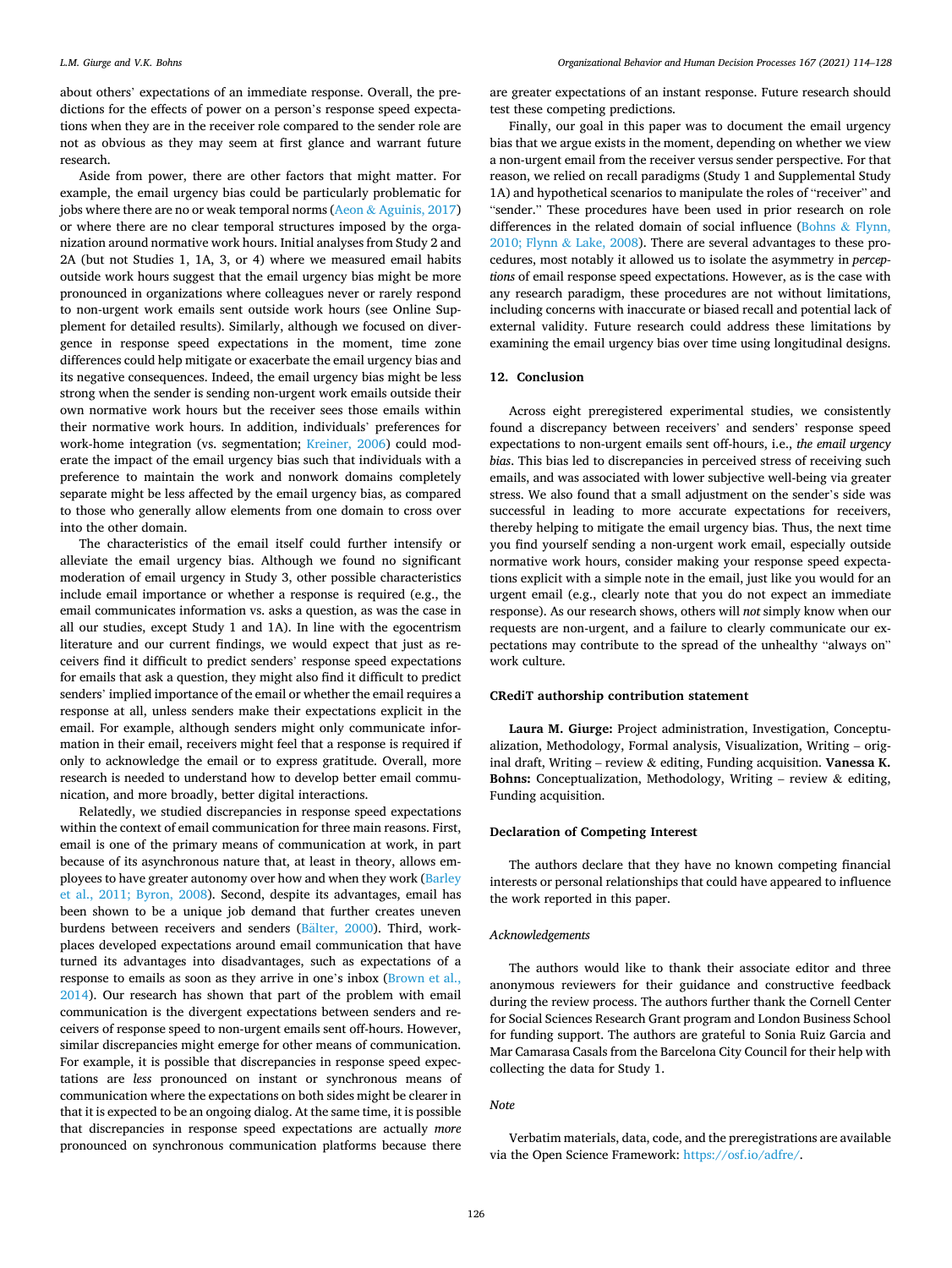#### *Organizational Behavior and Human Decision Processes 167 (2021) 114–128*

#### <span id="page-13-0"></span>**Appendix A. Supplementary material**

Supplementary data to this article can be found online at [https://doi.](https://doi.org/10.1016/j.obhdp.2021.08.002)  [org/10.1016/j.obhdp.2021.08.002](https://doi.org/10.1016/j.obhdp.2021.08.002).

### **References**

- Aeon, B., & Aguinis, H. (2017). It'[s about time: New perspectives and insights on time](http://refhub.elsevier.com/S0749-5978(21)00080-7/h0005)  management. *[Academy of Management Perspectives, 31](http://refhub.elsevier.com/S0749-5978(21)00080-7/h0005)*(4), 309–330.
- [Aeon, B., Giurge, L. M., & Whillans, A. \(2020\). Toward a theory of subjective time.](http://refhub.elsevier.com/S0749-5978(21)00080-7/h0010) *[Academy of Management Proceedings, 2020](http://refhub.elsevier.com/S0749-5978(21)00080-7/h0010)*(1), 21362.
- [Ashford, S. J., Caza, B. B., & Reid, E. M. \(2018\). From surviving to thriving in the gig](http://refhub.elsevier.com/S0749-5978(21)00080-7/h0015)  [economy: A research agenda for individuals in the new world of work.](http://refhub.elsevier.com/S0749-5978(21)00080-7/h0015) *Research in [Organizational Behavior, 38](http://refhub.elsevier.com/S0749-5978(21)00080-7/h0015)*, 23–41.
- [Ashforth, B. E., Kreiner, G. E., & Fugate, M. \(2000\). All in a day](http://refhub.elsevier.com/S0749-5978(21)00080-7/h0020)'s work: Boundaries and micro role transitions. *[Academy of Management Review, 25](http://refhub.elsevier.com/S0749-5978(21)00080-7/h0020)*(3), 472–491.
- Bälter, [O. \(2000\). Keystroke level analysis of email message organization. In](http://refhub.elsevier.com/S0749-5978(21)00080-7/h0025) *Proceedings [of the SIGCHI conference on human factors in computing systems](http://refhub.elsevier.com/S0749-5978(21)00080-7/h0025) (pp. 105–112).*
- [Barley, S. R., Meyerson, D. E., & Grodal, S. \(2011\). E-mail as a source and symbol of](http://refhub.elsevier.com/S0749-5978(21)00080-7/h0030)  stress. *[Organization Science, 22](http://refhub.elsevier.com/S0749-5978(21)00080-7/h0030)*(4), 887–906.
- [Belkin, L. Y., Becker, W. J., & Conroy, S. A. \(2016\). Exhausted, but Unable to Disconnect:](http://refhub.elsevier.com/S0749-5978(21)00080-7/h0040)  [After-Hours Email, Work-Family Balance and Identification.](http://refhub.elsevier.com/S0749-5978(21)00080-7/h0040) *Academy of Management [Proceedings, 1](http://refhub.elsevier.com/S0749-5978(21)00080-7/h0040)*, 10353.
- [Bohns, V. K., & Flynn, F. J. \(2010\).](http://refhub.elsevier.com/S0749-5978(21)00080-7/h0045) "Why didn't you just ask?" Underestimating the discomfort of help-seeking. *[Journal of Experimental Social Psychology, 46](http://refhub.elsevier.com/S0749-5978(21)00080-7/h0045)*(2), 402–[409](http://refhub.elsevier.com/S0749-5978(21)00080-7/h0045).
- [Bohns, V., Newark, D., & Boothby, E. \(2018\). When do we feel responsible for other](http://refhub.elsevier.com/S0749-5978(21)00080-7/h0050) people'[s behavior and attitudes? In S. Thye, & E. Lawler \(Eds.\),](http://refhub.elsevier.com/S0749-5978(21)00080-7/h0050) *Advances in group processes*[. Emerald](http://refhub.elsevier.com/S0749-5978(21)00080-7/h0050).
- [Boswell, W. R., & Olson-Buchanan, J. B. \(2007\). The use of communication technologies](http://refhub.elsevier.com/S0749-5978(21)00080-7/h0055)  [after hours: The role of work attitudes and work-life conflict.](http://refhub.elsevier.com/S0749-5978(21)00080-7/h0055) *Journal of Management, 33*[, 592](http://refhub.elsevier.com/S0749-5978(21)00080-7/h0055)–610.
- [Brown, R., Duck, J., & Jimmieson, N. \(2014\). E-mail in the workplace: The role of stress](http://refhub.elsevier.com/S0749-5978(21)00080-7/h0060)  [appraisals and normative response pressure in the relationship between e-mail](http://refhub.elsevier.com/S0749-5978(21)00080-7/h0060)  stressors and employee strain. *[International Journal of Stress Management, 21](http://refhub.elsevier.com/S0749-5978(21)00080-7/h0060)*(4), 325–[347](http://refhub.elsevier.com/S0749-5978(21)00080-7/h0060).
- [Butts, M. M., Casper, W. J., & Yang, T. S. \(2013\). How important are work-family support](http://refhub.elsevier.com/S0749-5978(21)00080-7/h0065)  policies? A meta-analytic investigation of their effects on employee outcome *[Journal of Applied Psychology, 98](http://refhub.elsevier.com/S0749-5978(21)00080-7/h0065)*(1), 1–25.
- [Byron, K. \(2008\). Carrying too heavy a load? The communication and](http://refhub.elsevier.com/S0749-5978(21)00080-7/h0070) [miscommunication of emotion by email.](http://refhub.elsevier.com/S0749-5978(21)00080-7/h0070) *Academy of Management Review, 33*(2), 309–[327](http://refhub.elsevier.com/S0749-5978(21)00080-7/h0070).
- [Clark, S. C. \(2000\). Work/family border theory: A new theory of work/family balance.](http://refhub.elsevier.com/S0749-5978(21)00080-7/h0075)  *[Human Relations, 53](http://refhub.elsevier.com/S0749-5978(21)00080-7/h0075)*, 747–770.
- [Czerwinski, M., Horvitz, E., & Wilhite, S. \(2004\). A diary study of task switching and](http://refhub.elsevier.com/S0749-5978(21)00080-7/h0080) interruptions. In *[Proceedings of the SIGCHI conference on human factors in computing](http://refhub.elsevier.com/S0749-5978(21)00080-7/h0080)  systems* [\(pp. 175](http://refhub.elsevier.com/S0749-5978(21)00080-7/h0080)–182).
- [Dabbish, L. A., Kraut, R. E., Fussell, S., & Kiesler, S. \(2005\). Understanding email use:](http://refhub.elsevier.com/S0749-5978(21)00080-7/h0085)  Predicting action on a message. In *[Proceedings of the SIGCHI conference on human](http://refhub.elsevier.com/S0749-5978(21)00080-7/h0085)  [factors in computing systems](http://refhub.elsevier.com/S0749-5978(21)00080-7/h0085)* (pp. 691–700).
- [Dawley, D. D., & Anthony, W. P. \(2003\). User perceptions of e-mail at work.](http://refhub.elsevier.com/S0749-5978(21)00080-7/h0090) *Journal of [Business and Technical Communication., 17](http://refhub.elsevier.com/S0749-5978(21)00080-7/h0090)*(2), 170–200.
- [Diener, E. \(1984\). Subjective well-being.](http://refhub.elsevier.com/S0749-5978(21)00080-7/h0095) *Psychological Bulletin, 95*(3), 542–575.
- [Diener, E., Wirtz, D., Tov, W., Kim-Prieto, C., Choi, D., Oishi, S., & Biswas-Diener, R.](http://refhub.elsevier.com/S0749-5978(21)00080-7/h0100) [\(2010\). New well-being measures: Short scales to assess flourishing and positive and](http://refhub.elsevier.com/S0749-5978(21)00080-7/h0100)  negative feelings. *[Social Indicators Research, 97](http://refhub.elsevier.com/S0749-5978(21)00080-7/h0100)*(2), 143–156.
- [Dumas, T. L., & Perry-Smith, J. E. \(2018\). The paradox of family structure and plans after](http://refhub.elsevier.com/S0749-5978(21)00080-7/h0105)  [work: Why single childless employees may be the least absorbed at work.](http://refhub.elsevier.com/S0749-5978(21)00080-7/h0105) *Academy of [Management Journal, 61](http://refhub.elsevier.com/S0749-5978(21)00080-7/h0105)*(4), 1231–1252.
- [Dumas, T. L., Phillips, K. W., & Rothbard, N. P. \(2013\). Getting closer at the company](http://refhub.elsevier.com/S0749-5978(21)00080-7/h0110)  [party: Integration experiences, racial dissimilarity, and workplace relationships.](http://refhub.elsevier.com/S0749-5978(21)00080-7/h0110) *[Organization Science, 24](http://refhub.elsevier.com/S0749-5978(21)00080-7/h0110)*(5), 1377–1401.
- [Duxbury, L., & Smart, R. \(2011\). The](http://refhub.elsevier.com/S0749-5978(21)00080-7/h0115) "myth of separate worlds": An exploration of how [mobile technology has redefined work-life balance. In](http://refhub.elsevier.com/S0749-5978(21)00080-7/h0115) *Creating balance?* (pp. 269–[284\). Springer](http://refhub.elsevier.com/S0749-5978(21)00080-7/h0115).
- [Epley, N., Keysar, B., Van Boven, L., & Gilovich, T. \(2004\). Perspective taking as](http://refhub.elsevier.com/S0749-5978(21)00080-7/h0120) egocentric anchoring and adjustment. *[Journal of Personality and Social Psychology, 87](http://refhub.elsevier.com/S0749-5978(21)00080-7/h0120)*  [\(3\), 327](http://refhub.elsevier.com/S0749-5978(21)00080-7/h0120)–339.
- [Eyal, T., Steffel, M., & Epley, N. \(2018\). Perspective mistaking: Accurately understanding](http://refhub.elsevier.com/S0749-5978(21)00080-7/h0125)  [the mind of another requires getting perspective, not taking perspective.](http://refhub.elsevier.com/S0749-5978(21)00080-7/h0125) *Journal of [Personality and Social Psychology, 114](http://refhub.elsevier.com/S0749-5978(21)00080-7/h0125)*(4), 547–571.
- [Falk, D., & Johnson, D. \(1977\). The effects of perspective-taking and egocentrism on](http://refhub.elsevier.com/S0749-5978(21)00080-7/h0130) [problem solving in heterogeneous and homogeneous groups.](http://refhub.elsevier.com/S0749-5978(21)00080-7/h0130) *Journal of Social [Psychology, 102](http://refhub.elsevier.com/S0749-5978(21)00080-7/h0130)*, 63–72.
- [Feldman, E., Reid, E. M., & Mazmanian, M. \(2020\). Signs of our time: time-use as](http://refhub.elsevier.com/S0749-5978(21)00080-7/h0135) [dedication, performance, identity, and power in contemporary workplaces.](http://refhub.elsevier.com/S0749-5978(21)00080-7/h0135) *Academy [of Management Annals, 14](http://refhub.elsevier.com/S0749-5978(21)00080-7/h0135)*(2), 598–626.
- [Flynn, F. J., & Lake, V. K. \(2008\). If you need help, just ask: Underestimating compliance](http://refhub.elsevier.com/S0749-5978(21)00080-7/h0140)  with direct requests for help. *[Journal of Personality and Social Psychology, 95](http://refhub.elsevier.com/S0749-5978(21)00080-7/h0140)*(1), 128–[143](http://refhub.elsevier.com/S0749-5978(21)00080-7/h0140).
- [French, K. A., Dumani, S., Allen, T. D., & Shockley, K. M. \(2018\). A meta-analysis of](http://refhub.elsevier.com/S0749-5978(21)00080-7/h0145) work–[family conflict and social support.](http://refhub.elsevier.com/S0749-5978(21)00080-7/h0145) *Psychological Bulletin, 144*(3), 284–314.
- [Fritz, C., & Sonnentag, S. \(2006\). Recovery, well-being, and performance-related](http://refhub.elsevier.com/S0749-5978(21)00080-7/h0150)  [outcomes: The role of workload and vacation outcomes.](http://refhub.elsevier.com/S0749-5978(21)00080-7/h0150) *Journal of Applied [Psychology, 9](http://refhub.elsevier.com/S0749-5978(21)00080-7/h0150)*(4), 936–945.
- [Galinsky, A. D., Gruenfeld, D. H., & Magee, J. C. \(2003\). From power to action.](http://refhub.elsevier.com/S0749-5978(21)00080-7/h0155) *Journal of [Personality and Social Psychology, 85](http://refhub.elsevier.com/S0749-5978(21)00080-7/h0155)*(3), 453–466.
- [Galinsky, A. D., Magee, J. C., Inesi, M. E., & Gruenfeld, D. H. \(2006\). Power and](http://refhub.elsevier.com/S0749-5978(21)00080-7/h0160) perspective not taken. *[Psychological Science, 17](http://refhub.elsevier.com/S0749-5978(21)00080-7/h0160)*(12), 1068–1074.
- [Gilovich, T., Savitsky, K., & Medvec, V. H. \(1998\). The illusion of transparency: Biased](http://refhub.elsevier.com/S0749-5978(21)00080-7/h0165)  [assessments of others](http://refhub.elsevier.com/S0749-5978(21)00080-7/h0165)' ability to read one's emotional states. *Journal of Personality [and Social Psychology, 75](http://refhub.elsevier.com/S0749-5978(21)00080-7/h0165)*(2), 332.
- Giurge, L. M., Whillans, A. V., & West, C. (2020). Why time poverty matters for individuals, organisations, and nations. *Nature Human Behaviour, 4*, 993–1003. <https://doi.org/10.1038/s41562-020-0920-z>.
- [Giurge, L. M., Whillans, A. V., & Yemiscigil, A. \(2021\). A multicountry perspective on](http://refhub.elsevier.com/S0749-5978(21)00080-7/optktS1qR5BXa) [gender differences in time use during COVID-19.](http://refhub.elsevier.com/S0749-5978(21)00080-7/optktS1qR5BXa) *Proceedings of the National Academy of Sciences, 118*[\(12\). e2018494118](http://refhub.elsevier.com/S0749-5978(21)00080-7/optktS1qR5BXa).
- [Harris, K. J., Harris, R. B., Carlson, J. R., & Carlson, D. S. \(2015\). Resource loss from](http://refhub.elsevier.com/S0749-5978(21)00080-7/h0180)  [technology overload and its impact on work-family conflict: Can leaders help?](http://refhub.elsevier.com/S0749-5978(21)00080-7/h0180) *[Computers in Human Behavior, 50](http://refhub.elsevier.com/S0749-5978(21)00080-7/h0180)*, 411–417.
- [Hart, E., VanEpps, E. M., & Schweitzer, M. E. \(2020\). The \(better than expected\)](http://refhub.elsevier.com/S0749-5978(21)00080-7/h0185) [consequences of asking sensitive questions.](http://refhub.elsevier.com/S0749-5978(21)00080-7/h0185) *Organizational Behavior and Human [Decision Processes, 162](http://refhub.elsevier.com/S0749-5978(21)00080-7/h0185)*, 136–154.
- Hayes, A. F. (2008). Multiple mediation using bootstrapping in SPSS. pp. 879–891.
- [Hideg, I., Krstic, A., Trau, R. N., & Zarina, T. \(2018\). The unintended consequences of](http://refhub.elsevier.com/S0749-5978(21)00080-7/h0195)  [maternity leaves: How agency interventions mitigate the negative effects of longer](http://refhub.elsevier.com/S0749-5978(21)00080-7/h0195) legislated maternity leaves. *[Journal of Applied Psychology, 103](http://refhub.elsevier.com/S0749-5978(21)00080-7/h0195)*(10), 1155.
- [Higa, K., Sheng, O. R. L., Shin, B., & Figueredo, A. J. \(2000\). Understanding relationships](http://refhub.elsevier.com/S0749-5978(21)00080-7/h0200)  among teleworkers' [e-mail usage, e-mail richness perceptions, and e-mail produc](http://refhub.elsevier.com/S0749-5978(21)00080-7/h0200)[tivity perceptions under a software engineering envi- ronment.](http://refhub.elsevier.com/S0749-5978(21)00080-7/h0200) *IEEE Transactions on [Engineering Management, 47](http://refhub.elsevier.com/S0749-5978(21)00080-7/h0200)*, 163–173.
- [Jackson, T., Dawson, R., & Wilson, D. \(2003\). Reducing the effect of email interruptions](http://refhub.elsevier.com/S0749-5978(21)00080-7/h0205)  on employees. *[International Journal of Information Management, 23](http://refhub.elsevier.com/S0749-5978(21)00080-7/h0205)*(1), 55–65.
- [Jerejian, A. C., Reid, C., & Rees, C. S. \(2013\). The contribution of email volume, email](http://refhub.elsevier.com/S0749-5978(21)00080-7/h0210)  [management strategies and propensity to worry in predicting email stress among](http://refhub.elsevier.com/S0749-5978(21)00080-7/h0210)  academics. *[Computers in Human Behavior, 29](http://refhub.elsevier.com/S0749-5978(21)00080-7/h0210)*(3), 991–996.
- Kelleher, D. (2013). Survey: 81% of U.S. employees check their work mail outside work hours. GFI Blog. [https://techtalk.gfi.com/survey-81-of-u-s-employees-check-their](https://techtalk.gfi.com/survey-81-of-u-s-employees-check-their-work-mail-outside-work-hours/)[work-mail-outside-work-hours/](https://techtalk.gfi.com/survey-81-of-u-s-employees-check-their-work-mail-outside-work-hours/).
- [Kelly, E. L., Ammons, S. K., Chermack, K., & Moen, P. \(2010\). Gendered challenge,](http://refhub.elsevier.com/S0749-5978(21)00080-7/h0220) [gendered response: Confronting the ideal worker norm in a white-collar](http://refhub.elsevier.com/S0749-5978(21)00080-7/h0220) [organization.](http://refhub.elsevier.com/S0749-5978(21)00080-7/h0220) *Gender & Society, 24*(3), 281–303.
- [Kreiner, G. E. \(2006\). Consequences of work-home segmentation or integration: A](http://refhub.elsevier.com/S0749-5978(21)00080-7/h0225)  person-environment fit perspective. *[Journal of Organizational Behavior, 27](http://refhub.elsevier.com/S0749-5978(21)00080-7/h0225)*(4),  $485 - 507$  $485 - 507$ .
- [Kreiner, G., Hollensbe, E., & Sheep, M. \(2009\). Balancing borders and bridges:](http://refhub.elsevier.com/S0749-5978(21)00080-7/h0230)  [Negotiating the work-home interface via boundary work tactics.](http://refhub.elsevier.com/S0749-5978(21)00080-7/h0230) *Academy of [Management Journal, 52](http://refhub.elsevier.com/S0749-5978(21)00080-7/h0230)*(4), 704–730.
- [Kruger, J., Epley, N., Parker, J., & Ng, Z. \(2005\).](http://refhub.elsevier.com/S0749-5978(21)00080-7/h0235) *Egocentrism Over E-Mail: Can We [Communicate as Well as We Think?, 89](http://refhub.elsevier.com/S0749-5978(21)00080-7/h0235)*(6), 925–936.
- [Kushlev, K., & Dunn, E. W. \(2015\). Checking email less frequently reduces stress.](http://refhub.elsevier.com/S0749-5978(21)00080-7/h0240)  *[Computers in Human Behavior, 43](http://refhub.elsevier.com/S0749-5978(21)00080-7/h0240)*, 220–228.
- [Leroy, S. \(2009\). Why is it so hard to do my work? The challenge of attention residue](http://refhub.elsevier.com/S0749-5978(21)00080-7/h0245)  when switching between work tasks. *[Organizational Behavior and Human Decision](http://refhub.elsevier.com/S0749-5978(21)00080-7/h0245)  [Processes, 109](http://refhub.elsevier.com/S0749-5978(21)00080-7/h0245)*(2), 168–181.
- [Leslie, L. M., Manchester, C. F., Park, T. Y., & Mehng, S. A. \(2012\). Flexible work](http://refhub.elsevier.com/S0749-5978(21)00080-7/h0250)  [practices: A source of career premiums or penalties?](http://refhub.elsevier.com/S0749-5978(21)00080-7/h0250) *Academy of Management [Journal, 55](http://refhub.elsevier.com/S0749-5978(21)00080-7/h0250)*(6), 1407–1428.
- [Major, D. A., & Germano, L. M. \(2006\). The changing nature of work and its impact on](http://refhub.elsevier.com/S0749-5978(21)00080-7/h0255)  [the work-home interface. In F. Jones, R. J. Burke, & M. Westman \(Eds.\),](http://refhub.elsevier.com/S0749-5978(21)00080-7/h0255) *Work-life [balance: A psychological perspective](http://refhub.elsevier.com/S0749-5978(21)00080-7/h0255)* (pp. 13–38). Psychology Press: New York.
- [Mark, G., Gonzalez, V. M., & Harris, J. \(2005\). No task left behind? Examining the nature](http://refhub.elsevier.com/S0749-5978(21)00080-7/h0260)  of fragmented work. In *[Proceedings of the SIGCHI conference on human factors in](http://refhub.elsevier.com/S0749-5978(21)00080-7/h0260)  [computing systems](http://refhub.elsevier.com/S0749-5978(21)00080-7/h0260)* (pp. 321–330).
- [Maslach, C., & Jackson, S. E. \(1981\). The measurement of experienced burnout.](http://refhub.elsevier.com/S0749-5978(21)00080-7/h0265) *Journal [of Organizational Behavior, 2](http://refhub.elsevier.com/S0749-5978(21)00080-7/h0265)*(2), 99–113.
- [Maslach, C., & Leiter, M. P. \(2008\). Early predictors of job burnout and engagement.](http://refhub.elsevier.com/S0749-5978(21)00080-7/h0270)
- *[Journal of Applied Psychology, 93](http://refhub.elsevier.com/S0749-5978(21)00080-7/h0270)*(3), 498–512. [Mazmanian, M., Orlikowski, W. J., & Yates, J. \(2013\). The autonomy paradox: The](http://refhub.elsevier.com/S0749-5978(21)00080-7/h0275) [implications of mobile email devices for knowledge professionals.](http://refhub.elsevier.com/S0749-5978(21)00080-7/h0275) *Organization [Science, 24](http://refhub.elsevier.com/S0749-5978(21)00080-7/h0275)*(5), 1337–1357.
- [Middleton, C. A. \(2007\). Illusions of balance and control in an always-on environment: A](http://refhub.elsevier.com/S0749-5978(21)00080-7/h0280)  [case study of BlackBerry users.](http://refhub.elsevier.com/S0749-5978(21)00080-7/h0280) *Journal of Media & Cultural Studies, 21*(2), 165–178.
- [Murray, W. C., & Rostis, A. \(2007\). Who](http://refhub.elsevier.com/S0749-5978(21)00080-7/h0285)'s running the machine? A theoretical [exploration of work stress and burnout of technologically tethered workers.](http://refhub.elsevier.com/S0749-5978(21)00080-7/h0285) *Journal [of Individual Employment Rights, 12](http://refhub.elsevier.com/S0749-5978(21)00080-7/h0285)*(3), 249–263.
- National Study of the Changing Workforce. (2017, July 25). SHRM. [https://www.shrm.](https://www.shrm.org/hr-today/trends-and-forecasting/research-and-surveys/pages/national-study-of-the-changing-workforce.aspx)  [org/hr-today/trends-and-forecasting/research-and-surveys/pages/national-s](https://www.shrm.org/hr-today/trends-and-forecasting/research-and-surveys/pages/national-study-of-the-changing-workforce.aspx) [tudy-of-the-changing-workforce.aspx.](https://www.shrm.org/hr-today/trends-and-forecasting/research-and-surveys/pages/national-study-of-the-changing-workforce.aspx)
- [Netemeyer, R. G., Boles, J. S., & McMurrian, R. \(1996\). Development and validation of](http://refhub.elsevier.com/S0749-5978(21)00080-7/h0295) work–family conflict and family–work conflict scales. *[Journal of Applied Psychology,](http://refhub.elsevier.com/S0749-5978(21)00080-7/h0295)  81*[\(4\), 400.](http://refhub.elsevier.com/S0749-5978(21)00080-7/h0295)
- Nippert-Eng, C. E. (1996). *[Home and work: Negotiating boundaries through everyday life](http://refhub.elsevier.com/S0749-5978(21)00080-7/h0300)*. [Chicago, IL: University of Chicago Press.](http://refhub.elsevier.com/S0749-5978(21)00080-7/h0300)
- [Peer, E., Brandimarte, L., Samat, S., & Acquisti, A. \(2017\). Beyond the Turk: Alternative](http://refhub.elsevier.com/S0749-5978(21)00080-7/h0305)  [platforms for crowdsourcing behavioral research.](http://refhub.elsevier.com/S0749-5978(21)00080-7/h0305) *Journal of Experimental Social [Psychology, 70](http://refhub.elsevier.com/S0749-5978(21)00080-7/h0305)*, 153–163.